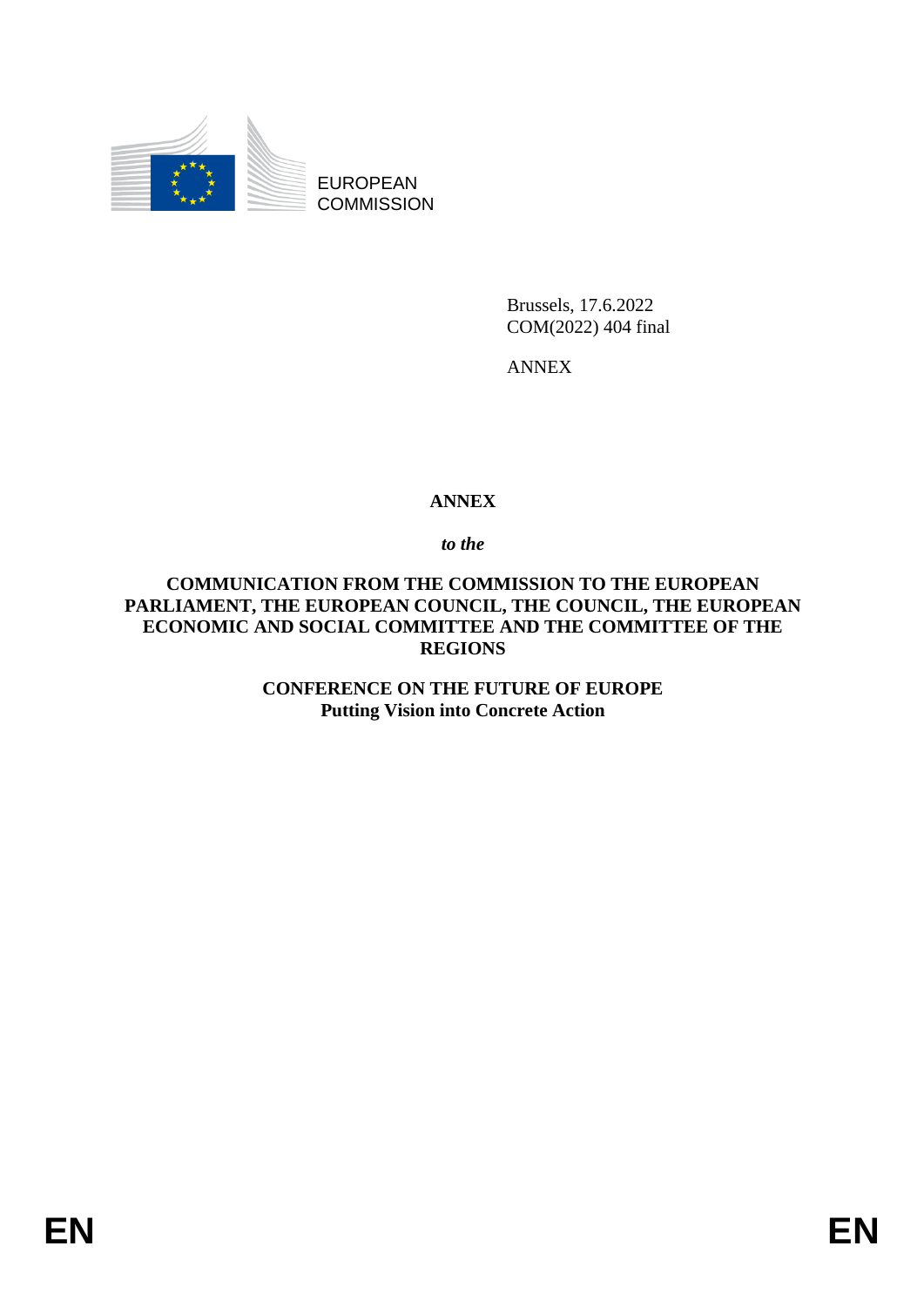#### ANNEX

This Annex sets out a non-exhaustive list of legislation and other initiatives through which the Commission is delivering, or will deliver, on the proposals and measures resulting from the Conference on the Future of Europe and which fall within the Commission's competence. The Commission will develop its planned actions and legislative proposals inspired by the Conference proposals in full respect of its better regulation standards as well as the principles of subsidiarity and proportionality, and with due regard to financial limitations under the current multiannual budget. It will also endeavour to ensure that proposed initiatives are accompanied by robust communication actions and campaigns, with a view to engaging with citizens on EU policy action, and on how it impacts and benefits them in their daily lives.

For each of the nine Conference topics, the Annex lists the Conference proposals and identifies relevant:

- **Exercise 3** actions already proposed or launched by the von der Leyen Commission;
- ‣ proposed legislation that it calls on the European Parliament and/or Council to adopt;
- $\blacktriangleright$  planned actions and legislation;
- **new areas for action inspired by the Conference.**

Within each section, the order of the Commission's initiatives follows the sequence of the Conference proposals and measures. Where an EU initiative or law spans several of the Conference topics, it is listed only once, under the most relevant Conference proposal. For example, REPowerEU touches on ideas raised in *Stronger economy, social justice and jobs* and *Climate change and the environment* but primarily concerns energy autonomy, so is listed under *EU in the World*.

Not only legal acts but also communication tools and programmes are included in the Annex.

While many of the proposals of the Conference are in line with actions and legislation that is planned by the Commission, the Conference's proposals will feed into the preparations of these planned actions and proposals. The outcome of the Conference will not only inspire new areas for reflection for the Commission, but it will enrich its thinking on actions, and legislative and nonlegislative proposals currently in the planning phase.

A wide range of funds and other support mechanisms help put the EU's policies into action. Many of these are cross-cutting and cover actions in several of the Conference topics. The main ones are:

- $\blacktriangleright$  Recovery and Resilience Facility;
- **European Regional Development Fund;**
- ► European Social Fund Plus:
- ‣ Cohesion Fund (supports investments in the fields of environment and transport, including infrastructure);
- ‣ Just Transition Mechanism including the Just Transition Fund (supports territories most affected by the transition towards climate neutrality);
- $\blacktriangleright$  European Union Solidarity Fund:
- ► State aid Temporary Frameworks:
- **Innovation and Modernisation Funds;**
- ‣ Connecting Europe Facility (promotes growth, jobs and competitiveness through targeted infrastructure investment in transport, energy and digital services);
- ▶ Digital Europe programme;
- **Erasmus Plus:**
- **European Solidarity Corps:**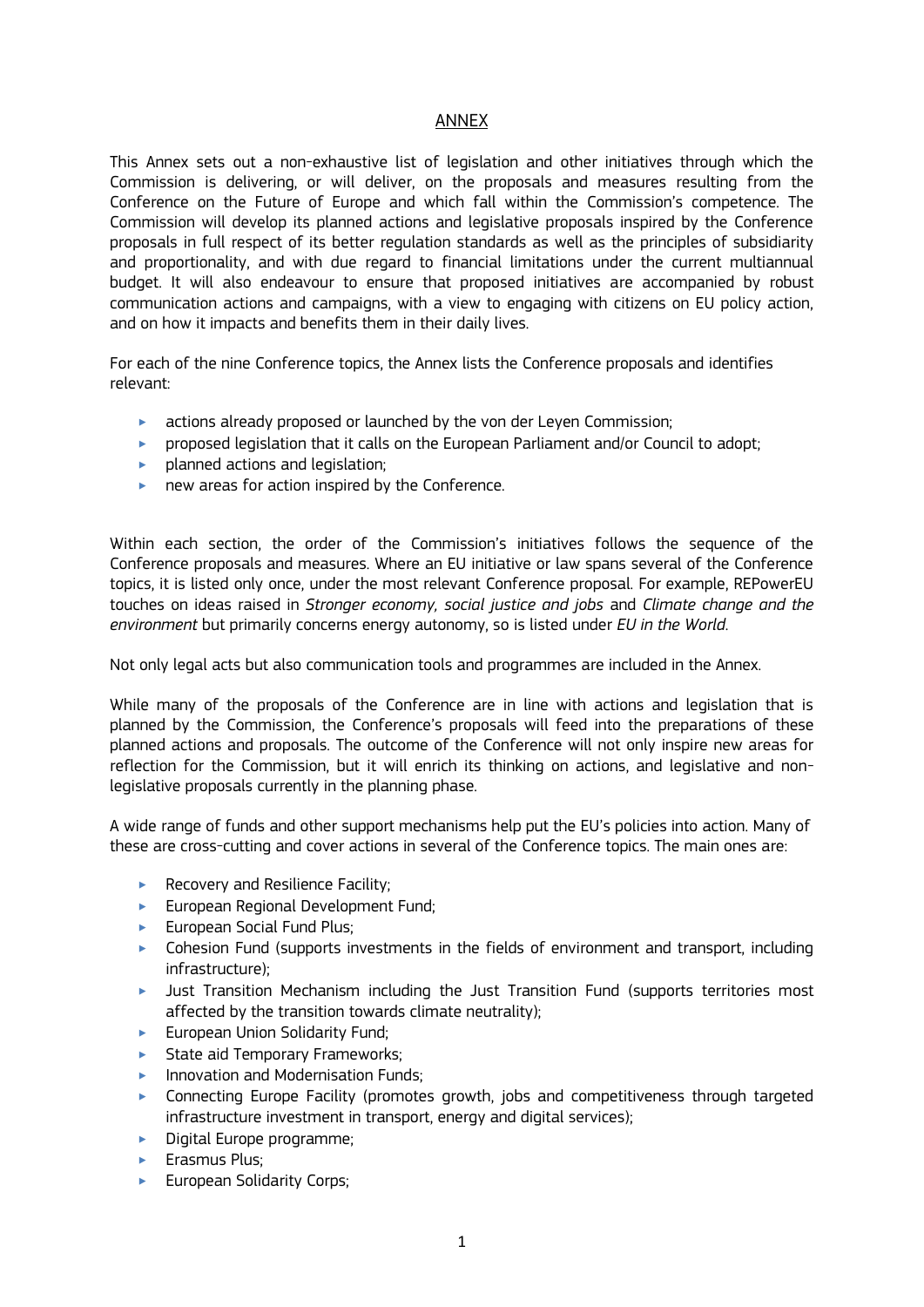- **EXECT** Creative Europe with I-Portunus, Culture Moves Europe and Music Moves Europe supporting the mobility of artists, creators and cultural professionals;
- ‣ European Agricultural Fund for Rural Development;
- ‣ European Maritime, Fisheries and Aquaculture Fund;
- **Horizon Europe programme for research and innovation;**
- ► EU4Health Programme;
- **EXECUTE:** Asylum, Migration and Integration Fund;
- **EXECUTE:** Justice programme;
- ‣ Citizens, Equality, Rights and Values programme;
- $\blacktriangleright$  Internal Security Fund;
- ▶ Neighbourhood, Development and International Cooperation Instrument Global Europe;
- **EXEC** Technical Support Instrument (provides support and expertise to Member States to help design and implement reforms, including in climate action, digital transition and health).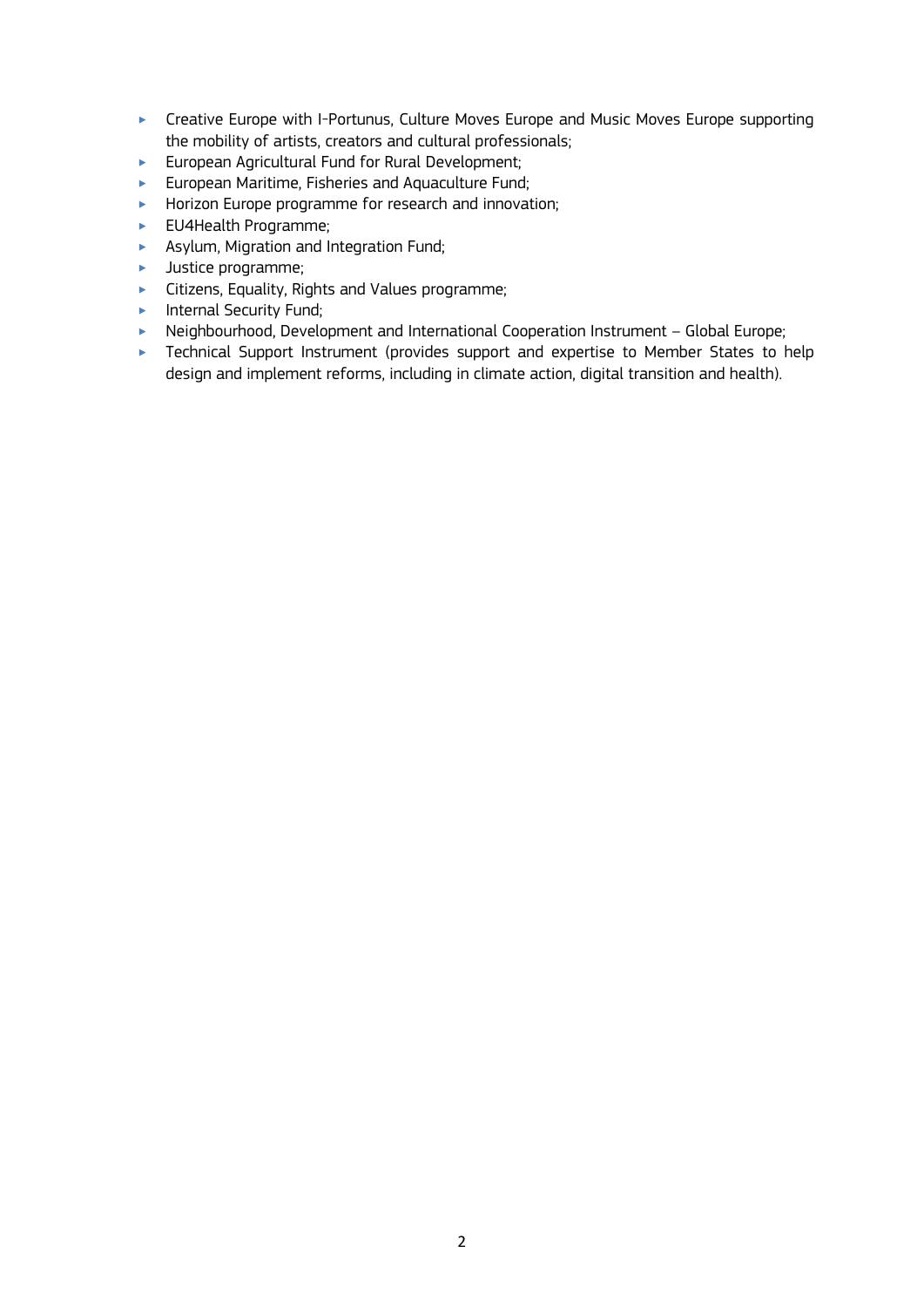## 1. CLIMATE CHANGE AND THE ENVIRONMENT



*The Conference resulted in six proposals that will help the EU lead on climate change and the environment<sup>1</sup> .* 

- *1. Agriculture, food production, biodiversity and ecosystems, pollution - Safe, sustainable, just, climate responsible, and affordable production of food, respecting sustainability principles, the environment, safeguarding biodiversity and ecosystems, while ensuring food security:*
- *2. Agriculture, food production, biodiversity and ecosystems, pollution - Protect and restore biodiversity, the landscape and oceans, and eliminate pollution;*
- *3. Climate change, energy, transport - Enhance European energy security, and achieve the EU's energy independence while ensuring a just transition, and providing Europeans with sufficient, affordable and sustainable energy. Tackle climate change, with the EU playing a role of global leader in sustainable energy policy, and respecting the global climate goals;*
- *4. Climate change, energy, transport - Provide high quality, modern, green, and safe infrastructure, ensuring connectivity, including of rural and island regions, in particular through affordable public transport*
- *5. Sustainable consumption, packaging and production - Enhance the use and management of materials within the EU in order to become more circular, more autonomous, and less dependent. Build a circular economy by promoting sustainable EU products and production. Ensure all products placed on the EU market comply with common EU environmental standards;*
- *6. Information, awareness, dialogue and life style - Foster knowledge, awareness, education, and dialogues on environment, climate change, energy use, and sustainability.*

## To deliver on the Conference proposals, the Commission:

### has already put forward:

- ► European Green Deal:
- ‣ Farm to Fork Strategy, which aims to make food systems fair, healthy and environmentally friendly;
- $\blacktriangleright$  Reformed common agricultural policy;
- ▶ Zero Pollution Action Plan;
- ► Circular Economy Action Plan:
- ► EU Biodiversity Strategy for 2030;
- ► EU Forest Strategy for 2030;
- ▶ Pledge to plant 3 billion trees by 2030 and the MapMyTree-counter application;
- ‣ Sustainable Blue Economy Communication;
- **Horizon Europe Mission on Oceans;**
- $\blacktriangleright$  Action plan on organic farming:
- **European Climate Law;**

<sup>1</sup> <sup>1</sup> The 6 proposals contain in total 57 specific measures.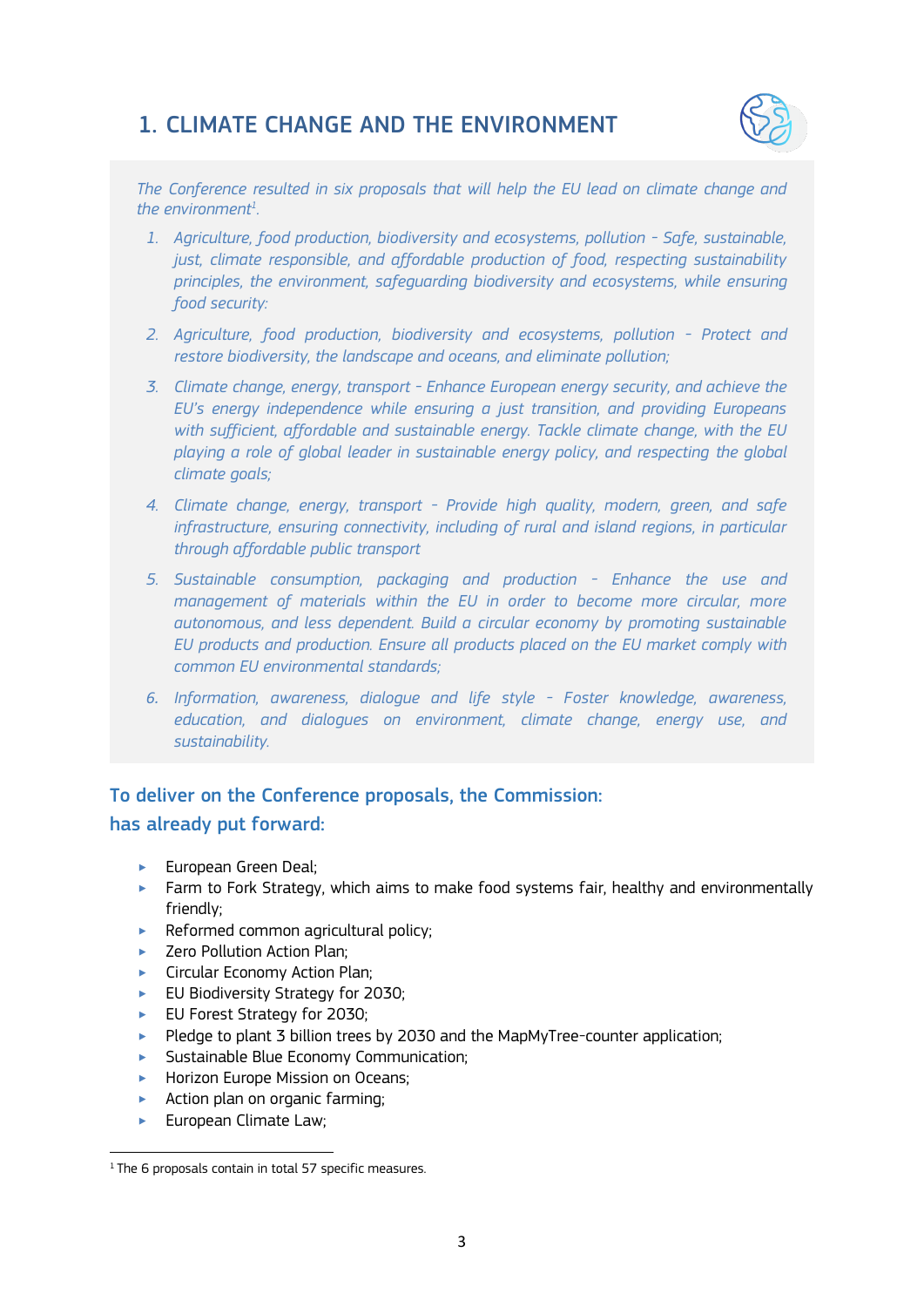- $\blacktriangleright$  EU Chemicals Strategy for Sustainability;
- **Sustainable and Smart Mobility Strategy;**
- **Solar Strategy;**
- **Offshore Renewable Energy Strategy;**
- $\blacktriangleright$  Regulation on sustainability taxonomy in the energy sector;
- $\blacktriangleright$  Crisis contingency plan for the transport sector;
- ‣ European partnerships, for example for rescuing biodiversity, for Clean Energy Transition, for 'Clean Aviation', for 'Europe's Rail', for connected, cooperative and automated mobility, for 'Clean Hydrogen', for batteries, towards zero-emission road transport, for climate neutral energy intensive industries 'Processes4Planet';
- ‣ EU Missions mobilising institutions and citizens on making 100 cities climate-neutral and smart as well as restoring our ocean and waters by 2030, adapting to climate change by making 150 regions and communities climate-resilient and creating 100 living labs and lighthouses towards healthy soils in Europe;
- ‣ Mainstreaming the "do no significant harm" principle and ambitious targets for climaterelated expenditure under the multiannual financial framework and NextGenerationEU;
- ► LIFE Clean Energy Transition and Climate Action sub-programmes;
- $\triangleright$  Decision on the European Year of Rail;
- ▶ Action plan on long-distance and cross-border rail;
- $\blacktriangleright$  Renovation Wave initiative:
- ‣ Revision of the Industrial Emissions Directive and the European Pollutant Release and Transfer Register;
- ‣ Revision of sustainable urban mobility plans under the 2021 Urban Mobility Framework;
- **EXECOMMISSION Recommendation on energy poverty;**
- **European Research Area: green hydrogen pilot action;**
- ‣ Communication 'Sustainable Carbon Cycles' with several actions including an 'Integrated Bioeconomy Land Use Assessment' in support of the EU Bioeconomy Strategy;
- ‣ Clean Hydrogen Alliance, which aims to promote investments and stimulate the roll-out of clean hydrogen production and use;
- $\blacktriangleright$  Transition pathways to help different ecosystems become more resilient, green and digital;
- ▶ Communication 'Our waste, our responsibility';
- **European Climate Pact:**
- $\blacktriangleright$  New European Bauhaus;
- $\blacktriangleright$  EU strategy for sustainable and circular textiles;
- $\blacktriangleright$  EU strategy on adaptation to climate change;
- **Indust Transition Platform:**
- ‣ Code of conduct for businesses operating in the food area, aimed at helping to build a socially responsible food value chain that reduces the EU's environmental and climate footprint;
- $\blacktriangleright$  Recommendation on ensuring a fair transition towards climate neutrality;
- $\triangleright$  Guidelines on State aid for climate, environmental protection and energy, and for the Emissions Trading System;

- $\triangleright$  Fit for 55 package to make the EU's climate, energy, land use, transport and taxation policies fit for reducing net greenhouse gas emissions by at least 55% by 2030;
	- o Carbon Border Adjustment Mechanism;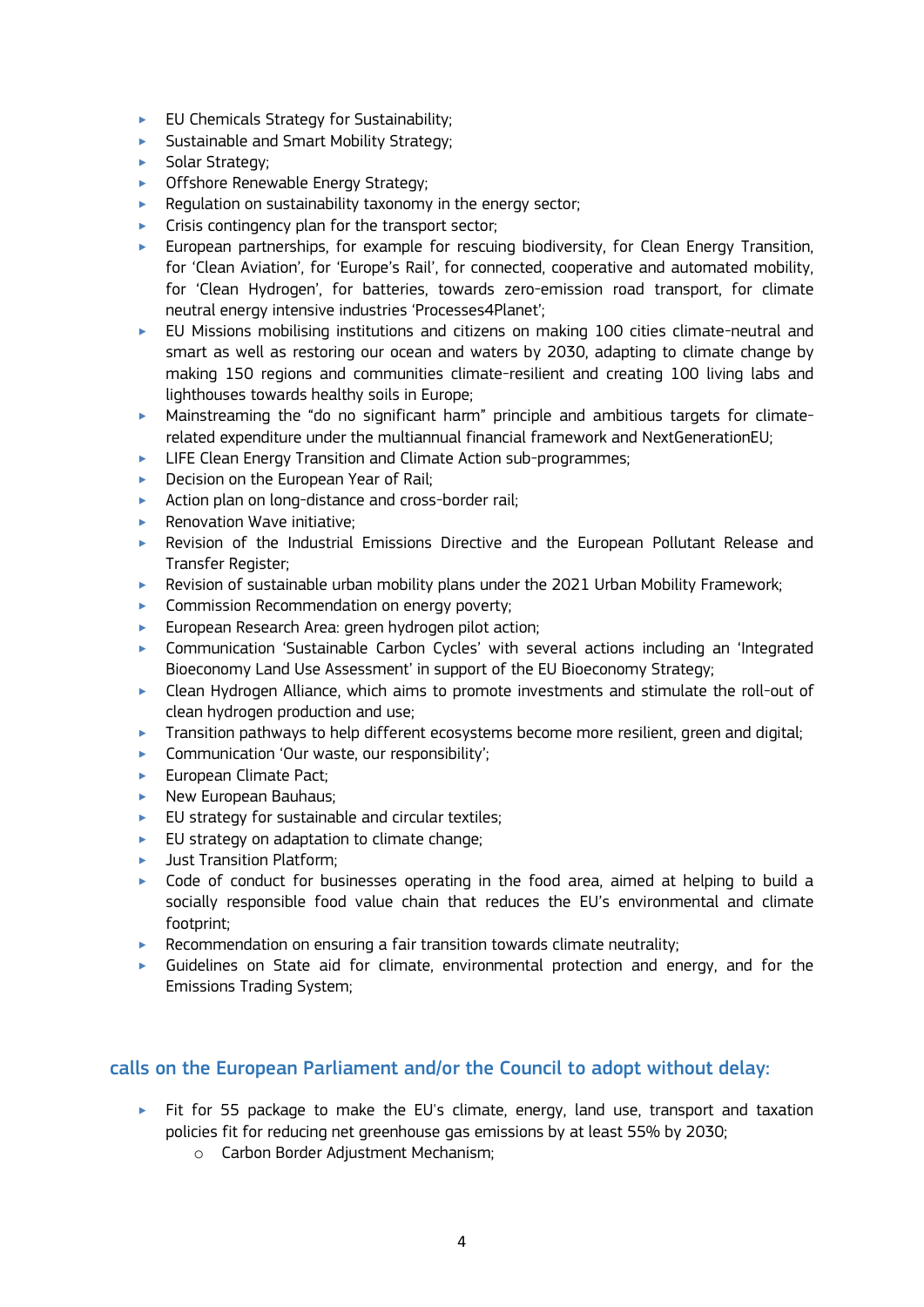- o Revision of the Energy Taxation Directive to update the minimum tax rates for fuels and energy products;
- $\circ$  Energy Efficiency Directive with a higher target of 13% (from 9%);
- o Land Use, Land Use Change and Forestry Regulation;
- $\circ$  Revision of the Regulation setting CO<sub>2</sub> emission performance standards for passenger cars and light commercial vehicles;
- o Proposal to review the Waste Shipment Regulation;
- $\circ$  Recast of Renewable Energy Directive with the higher target of 45% (from 40%);
- o Revised Energy Performance of Buildings Directive;
- o Social Climate Fund;
- o Revision of Alternative Fuels Infrastructure Regulation;
- o RefuelEU Maritime;
- o RefuelEU Aviation;
- o Decarbonised gas and hydrogen package;
- o Emissions Trading System, including its extension to buildings and road transport;
- o Revised Fluorinated Greenhouse Gases Regulation;
- o Regulation on ozone-depleting substances;
- ‣ Sustainable Products Initiative;
- $\blacktriangleright$  Fitness check of the polluter pays principle;
- ‣ Revision of the TEN-T Regulation, improving the quality of the EU rail network to ensure high standards across the core TEN-T network by 2030 and new standards across the extended network by 2040;
- $\blacktriangleright$  Industrial Emissions Directive:
- ▶ Regulation on Deforestation and Forest Degradation;
- ‣ Regulation establishing a framework for setting Ecodesign requirements for sustainable products, including Digital Product Passports;
- $\blacktriangleright$  Empowering consumers for the green transition;
- ‣ Revision of the Construction Products Regulation to ensure that the regulatory framework in place is fit for making the built environment deliver on our sustainability and climate objectives;
- **Proposal for a new Regulation on waste shipments;**

## intends to table proposals on:

- $\blacktriangleright$  Introduction of food waste reduction targets;
- **•** Green claims for labels based on footprint methods;
- ‣ Legislation on sustainable food systems (including sustainable food labelling);
- $\blacktriangleright$  Guidelines on the antitrust derogation for sustainability agreements in agriculture;
- ▶ Action plan to conserve fisheries resources and protect marine ecosystems;
- $\blacktriangleright$  Joint Communication on the EU's international ocean governance agenda;
- ‣ Update of the Sustainable Use of Pesticides Directive;
- ‣ Revision of the maximum residue limits for certain pesticides as regards imported food taking into account environmental aspects of global concern;
- ‣ Revision of the data requirements, approval criteria and assessment principles for microorganisms to facilitate their access to the market in low-risk plant protection products;
- $\blacktriangleright$  Legislation for binding EU nature restoration targets;
- **Exercise Carbon removal certification;**
- $\blacktriangleright$  Policy framework for bio-based, biodegradable and compostable plastics;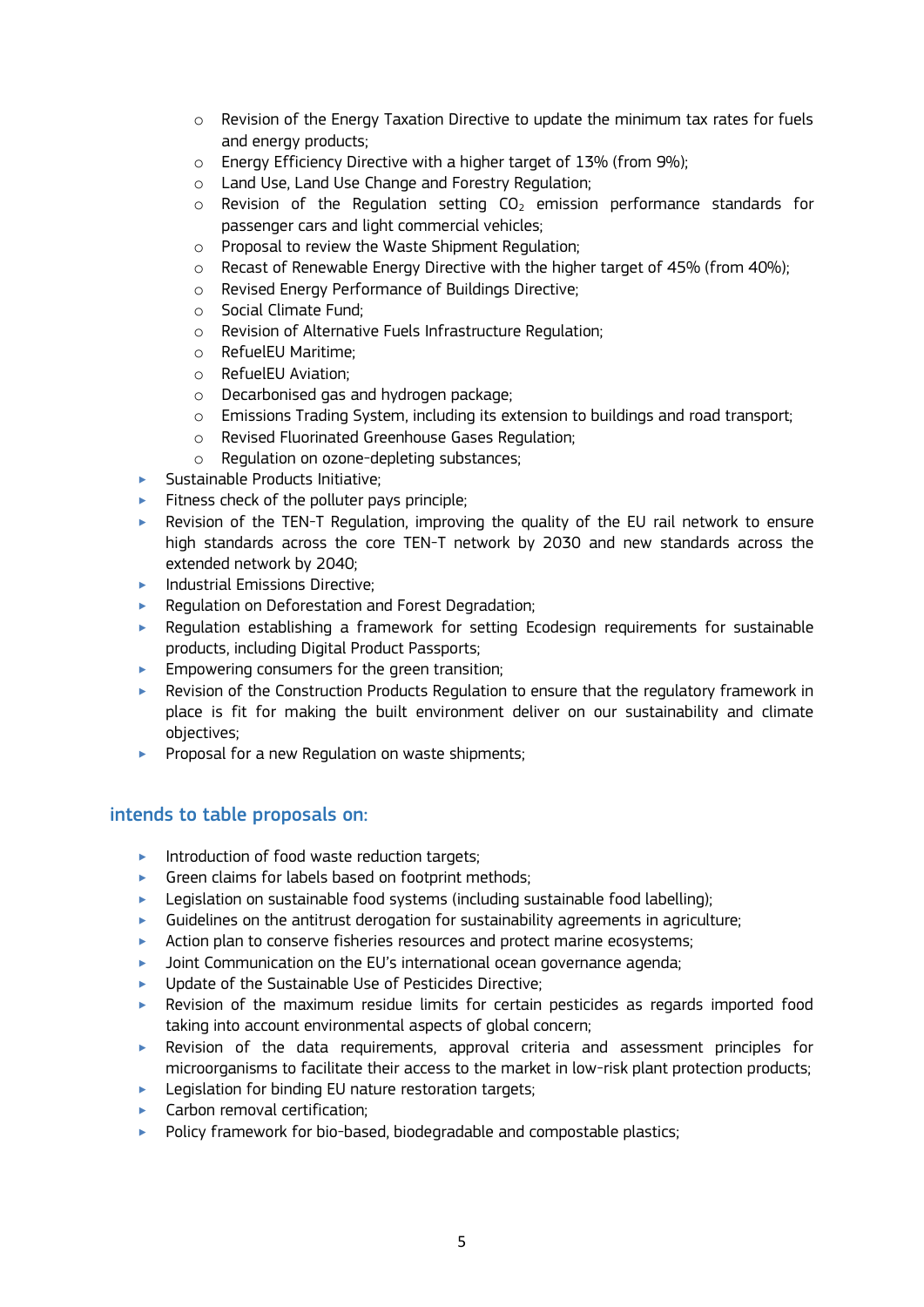- $\blacktriangleright$  Legislative proposal on animal welfare including to phase out, and finally prohibit, the use of cage systems for an expanded range of animals following the successful 'End the Cage Age' European Citizens' Initiative;
- ‣ Review of the Marine Strategy Framework Directive, which aims to protect the marine ecosystem and biodiversity;
- $\blacktriangleright$  Review of the mandate of the European Maritime Safety Agency;
- ▶ Revision of the Directive on ship-source pollution;
- ‣ Revision of the Urban Wastewater Treatment Directive;
- $\blacktriangleright$  Revised list of surface and groundwater pollutants;
- ‣ Guidelines to support implementation of the Water Reuse Regulation;
- ‣ Revision of ambient air quality legislation to help apply the polluter pays principle;
- $\blacktriangleright$  Revision of EU pollinators initiative to better protect insects:
- Measures to reduce the unintentional release of microplastics in the environment;
- **EXECOMMUNICATED COMMUNICATED IN A TENNIFICATE COMMUNICATE:** Communication on revamping the Strategic Energy Technology Plan;
- ‣ Multimodal digital mobility services, to better integrate public transport and rail services and facilitate digital journey-planning;
- $\triangleright$  CountEmissionsEU in the field of transport:
- **EXECT:** Revision of the Air Services Regulation and Slots Regulation;
- ‣ Alliance on Zero Emissions Aviation to accelerate the transition to carbon-neutral flight;
- $\blacktriangleright$  Greening freight package, including proposal on heavy duty vehicles;
- ► Legislation on forest observation, reporting and a data collection framework;
- ‣ Review of the Waste Framework Directive, also to prevent waste, to harmonise waste collection systems and to create harmonised EU extended producer responsibility rules for textiles with eco-modulation of fees;
- $\blacktriangleright$  Customs reform that will seek to take the Customs Union to the next level, equipping it with a stronger framework to better protect EU citizens and the single market;
- ▶ Soil Health Law;
- $\blacktriangleright$  Initiative on substantiating green claims;
- ‣ Review of the Packaging and Packaging Waste Directive, including possible action on refund schemes;
- ‣ Initiative on sustainable consumption of goods to address planned obsolescence and the right of repair:
- $\blacktriangleright$  Extension of producer responsibility schemes, providing incentives and encouraging sharing of information and good practices in waste recycling;
- $\triangleright$  Single Use Plastics Implementing Decision laying down rules for the calculation, verification and reporting of recycled content in single-use plastic beverage bottles;
- ▶ Euro7 emissions standards for cars, vans, lorries and buses;
- $\triangleright$  Strategic Foresight report on twinning the green and digital transitions in a new geopolitical context;

- $\blacktriangleright$  Legislation for plants produced by certain new genomic techniques;
- ‣ Animal welfare standards for imported goods;
- **•** Options for animal welfare labelling;
- $\blacktriangleright$  Guidance on sector-specific application of the energy efficiency first principle;
- $\blacktriangleright$  EU-wide assessment of draft updated national energy and climate plans;
- $\blacktriangleright$  Enhancing private financing for energy efficiency;
- $\blacktriangleright$  Tackling the environmental impact of waste management;
- $\blacktriangleright$  Measures to limit light pollution;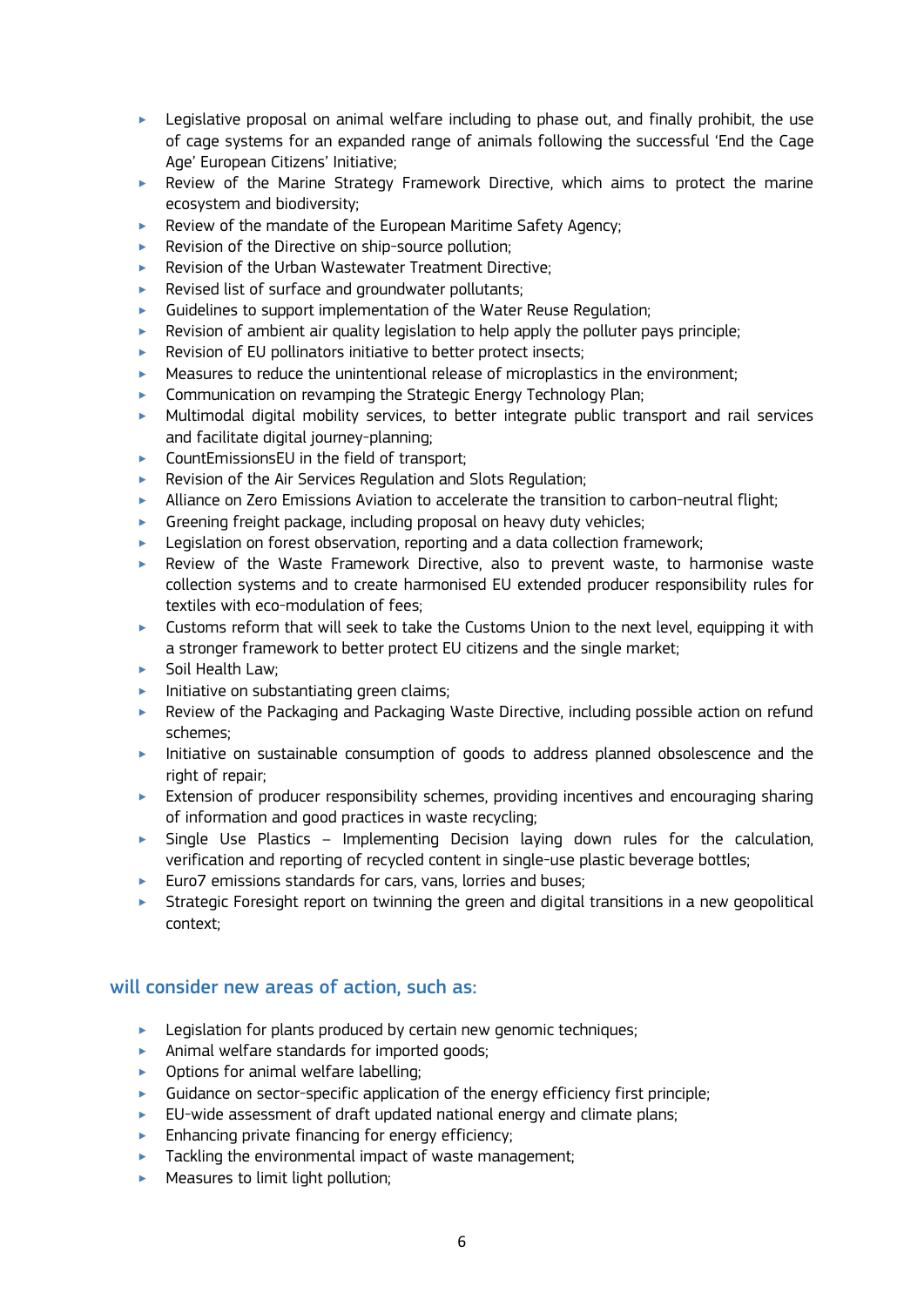- ‣ Further promoting cycling infrastructure and car-free zones (Urban Vehicle Access regulations);
- **EXECT** Action Plan to promote the energy transition of the fisheries and aquaculture sectors;
- ‣ Legislative proposal on increasing the share of zero-emission vehicles in public and corporate car fleets above a certain size;
- $\blacktriangleright$
- ‣ Assessing the need for an EU-wide exemption of international rail tickets from VAT to significantly reduce the cost to rail passengers.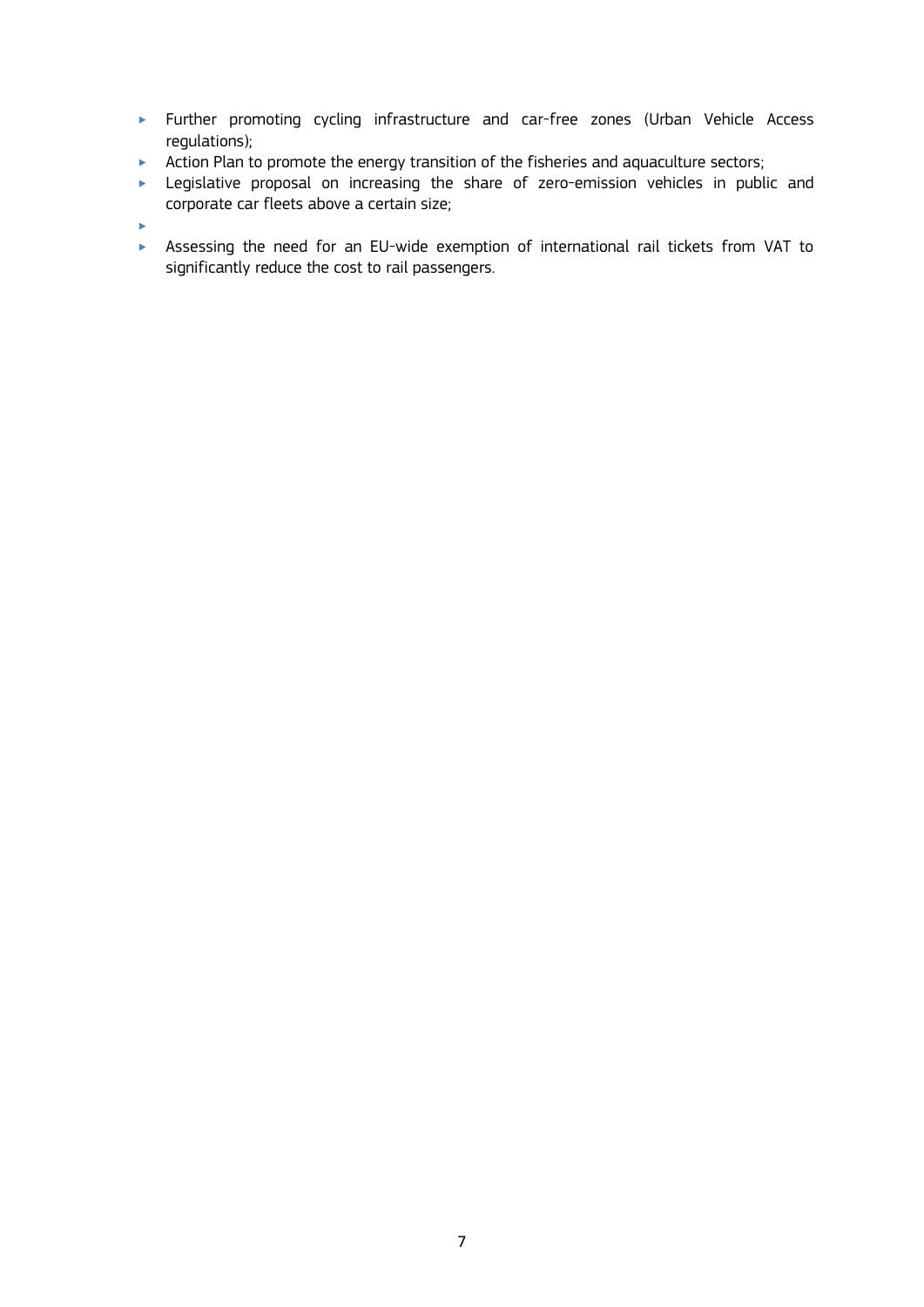# 2. HEALTH



*The Conference resulted in four proposals on health<sup>2</sup> :*

- *7. Healthy food and healthy lifestyle – Ensure that all Europeans have access to education on healthy food and access to healthy and affordable food, as a building block of a healthy lifestyle*
- *8. Reinforce the healthcare system - Reinforce the resilience and quality of our healthcare systems*
- *9. A broader understanding of Health - Adopt a holistic approach to health, addressing, beyond diseases and cures, health literacy and prevention, and fostering a shared understanding of the challenges faced by those who are ill or disabled, in line with the "One Health Approach", which should be emphasized as a horizontal and fundamental principle encompassing all EU policies*
- *10. Equal access to health for all - Establish a "right to health" by guaranteeing all Europeans have equal and universal access to affordable, preventive, curative and quality health care.*

## To deliver on the Conference proposals, the Commission:

has already put forward:

- ‣ Chemicals strategy for sustainability to boost innovation for safe and sustainable chemicals, and increase protection of human health and the environment against hazardous chemicals;
- $\triangleright$  Organic Action Plan and accompanying legislative package;
- ‣ Europe's Beating Cancer Plan, including 10 flagship initiatives;
- ‣ Horizon Europe Mission on Cancer: working with Europe's Beating Cancer Plan to improve the lives of more than 3 million people by 2030;
- ▶ Pharmaceutical Strategy for Europe;
- ‣ Country specific recommendations in the field of health under the European Semester, the annual cycle of economic policy coordination;
- ▶ Health Emergency Preparedness and Response Authority (HERA);
- ‣ Regulation on a reinforced role for the European Medicines Agency in crisis preparedness and management for medicinal products and medical devices;
- ‣ European Partnerships, for example for One Health/antimicrobial resistance, on fostering a European Research Area for Health Research, on transforming health and care systems, and for pandemic preparedness;
- ‣ Updated VAT rules, including expanded list of VAT-exempted products and services for public health;
- ‣ Healthier Together initiative to help Member States to identify and implement effective policies and actions to reduce the burden of major non-communicable diseases, including mental health;

<sup>1</sup> <sup>2</sup> The 4 proposals contain in total 24 specific measures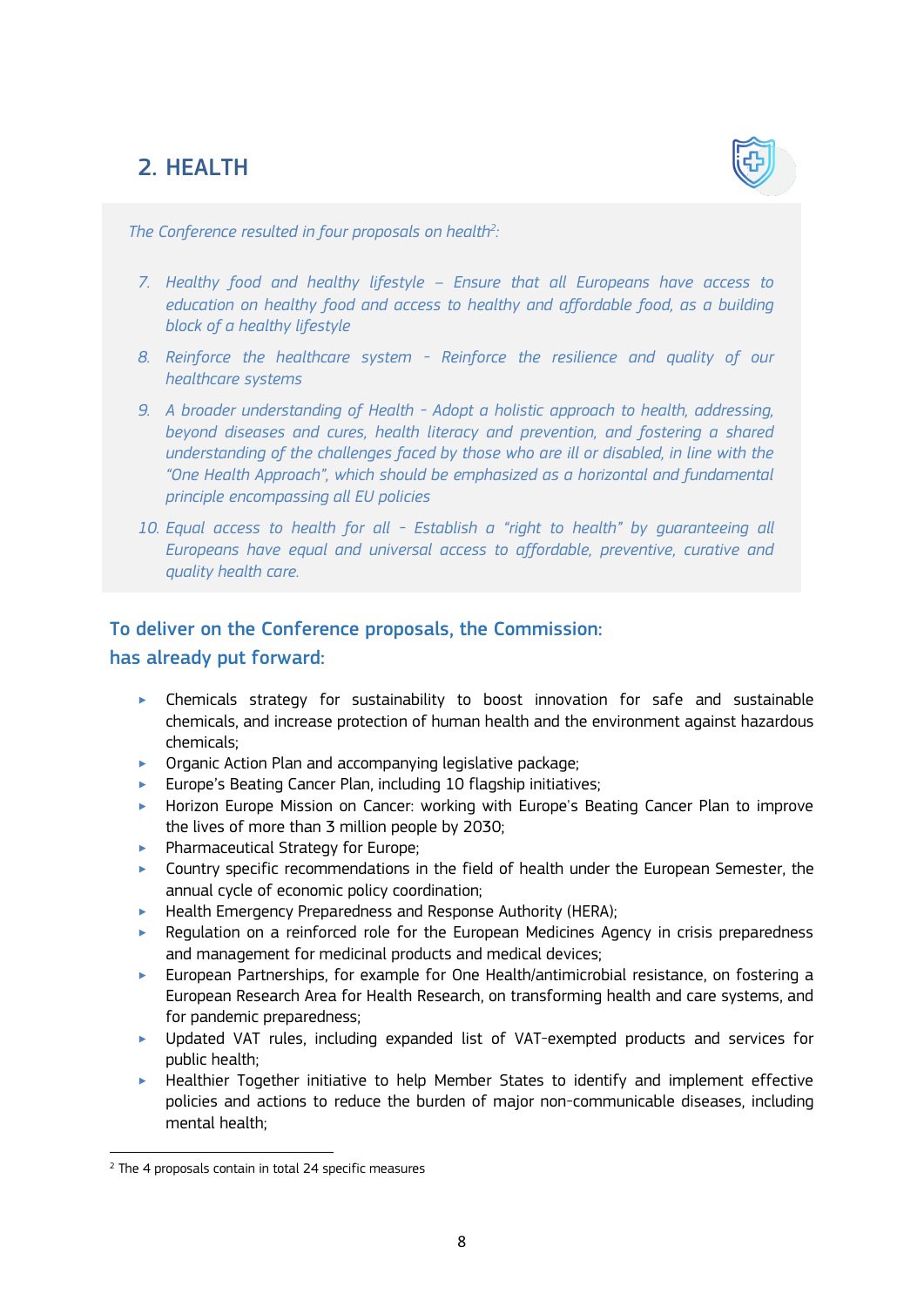- ▶ Code of Conduct on responsible food business and marketing practices;
- ‣ Structured Dialogue on security of supply of medicines to strengthen the resilience of pharmaceutical supply chains and ensure the security of supply, without compromising affordability;
- ‣ European Open Science Cloud, to provide dedicated platforms (such as the European COVID-19 Data Platform) to share medical research, clinical and genomic data;
- ‣ Manifesto for EU COVID-19 research to maximise the accessibility of research results in the fight against the COVID-19 pandemics;
- ‣ Regulation extending the mandate of the European Centre for Disease Prevention and Control;
- ‣ Regulation on a framework of measures for ensuring the supply of crisis-relevant medical countermeasures in the event of a public health emergency at Union level;
- ‣ Mandatory minimum criteria for sustainable food procurement in schools and public institutions;
- $\blacktriangleright$  Revision of the blood, tissues and cells legal framework;
- $\blacktriangleright$  Tax incentives with the Member States to promote healthy eating:

- ▶ Regulation on serious cross-border threats to health;
- ‣ Regulation on the European Health Data Space, that aims to improve healthcare delivery across the EU, empower people to control their health data, enable secure access by health professionals to individual electronic "patient summaries" (European individual electronic health passport); offer a consistent, secure, trustworthy and efficient framework for the use of health data;

## intends to table proposals on:

- ‣ Revision of the Food Information to Consumers Regulation, including a harmonised mandatory front-of-pack nutritional labelling in order to empower consumers to make informed, healthy and sustainable food choices;
- ‣ Recommendation for Safe and Sustainable by Design materials and chemicals to provide industry and regulators guidance to make new materials and chemicals;
- ‣ Revised pharmaceutical legislation ensuring faster access to quality, safe, affordable and greener medicines in all Member States;
- ‣ Revised legislation on medicines for rare diseases and children;
- $\blacktriangleright$  Action plan for the better management of nutrients;
- ▶ Recommendation on vaccine-preventable cancers;
- ‣ Update of the Recommendation on cancer screening;
- $\blacktriangleright$  Innovative approaches to research and public procurement for antimicrobials and their alternatives;
- ‣ New action to facilitate the exchange and transplant of kidneys for specific recipients and donors under the 2023 EU4Health work programme;
- $\blacktriangleright$  New Global Health Strategy;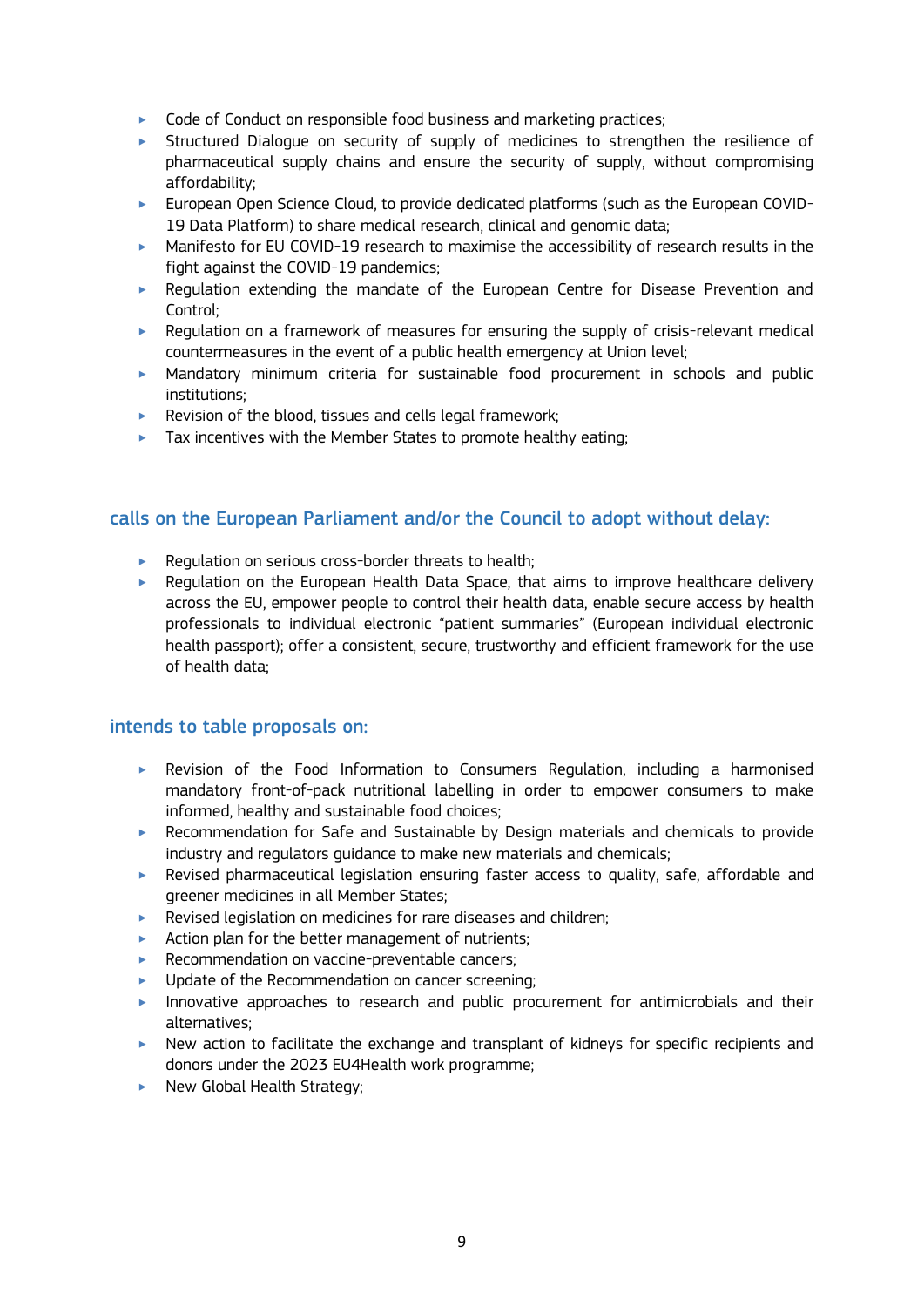- ‣ Digital and front-of-pack labelling on the product's eco-footprint;
- ‣ ;Ways to increase participation in the European Public Health Week;
- ‣ Patents Package, including initiative on supplementary protection certificates and compulsory licensing of patents;
- ▶ Measures to address the marketing and advertising of products linked to cancer risks;
- **Effects of smoke-free legislation;**
- ▶ New comprehensive approach to mental health.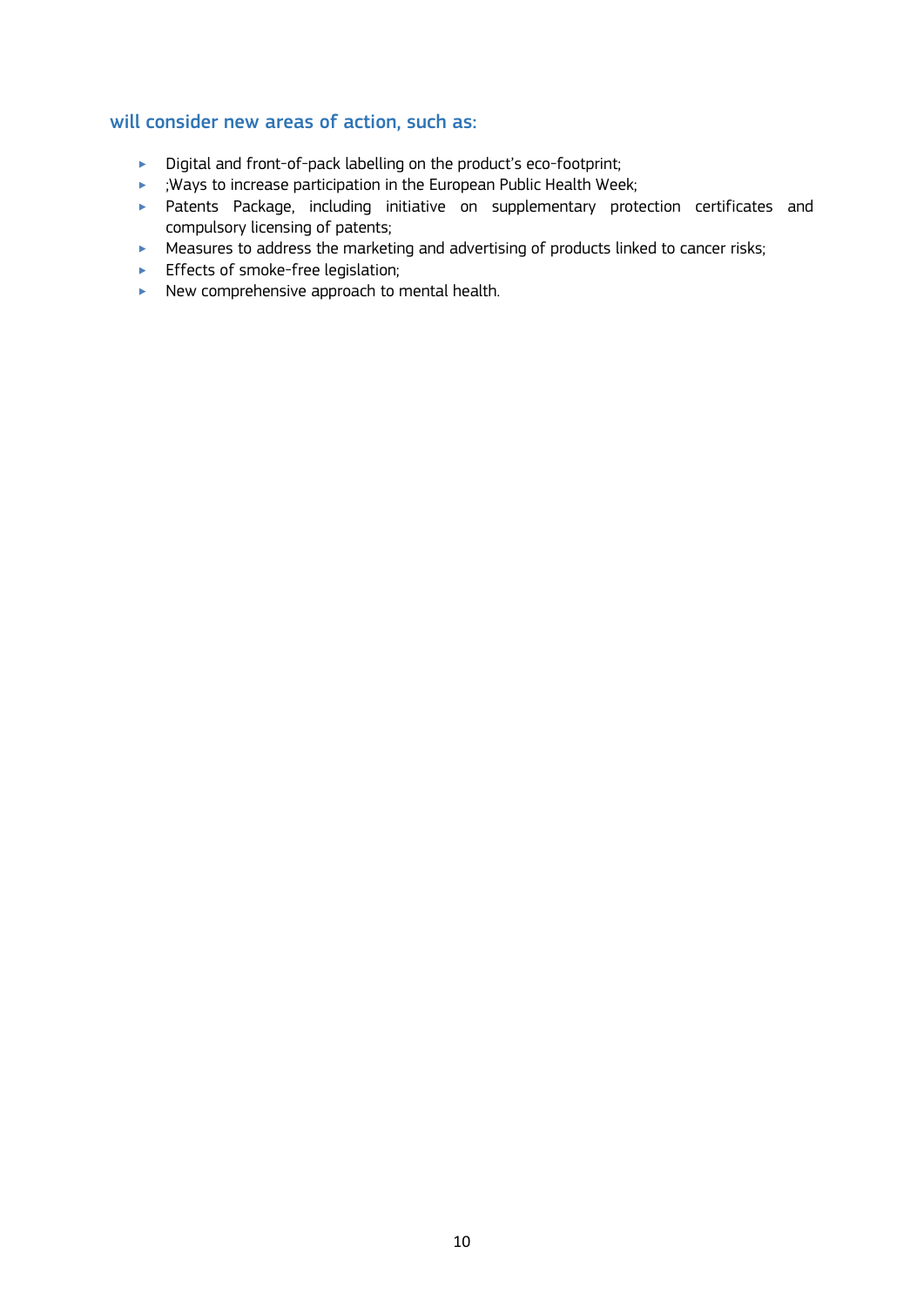

# 3. STRONGER ECONOMY, SOCIAL JUSTICE AND JOBS

*The Conference resulted in six broad proposals to build a stronger EU economy, social justice and jobs<sup>3</sup> :* 

- *11. Sustainable Growth and innovation – We propose that the EU supports the shift to a sustainable and resilient growth model, considering the green and digital transitions with a strong social dimension in the European Semester, and empowering citizens, trade unions and businesses. The conventional macroeconomic indicators and the GDP could be complemented with new indicators in order to address the new European priorities such as the European Green Deal or the European Pillar of Social Rights and to better reflect the ecological and digital transitions and the wellbeing of people;*
- *12. Enhancing EU's competitiveness and further deepening the Single Market – We propose strengthening the competitiveness and resilience of the European Union's economy, single market, industry and addressing strategic dependencies. We need to promote an entrepreneurial culture in the EU, where innovative businesses of all sizes, and in particular Micro-, Small and Medium-sized Enterprises (MSMEs), as well as start-ups are encouraged and can thrive in order to contribute to more resilient and cohesive societies. There is a need for a strong functioning market economy in order to facilitate the vision of a more social Europe;*
- *13. Inclusive labour markets – We propose to improve the functioning of labour markets so that they ensure fairer working conditions and promote gender equality, employment, including that of young people and vulnerable groups. The EU, Member States and social partners need to work to end in-work poverty, address the rights of platform workers, ban un-paid internships and ensure fair labour mobility in the EU. We must promote social dialogue and collective bargaining. We need to ensure the full implementation of the European Pillar of Social Rights, including its relevant headline targets for 2030, at EU, national, regional and local level in the areas of "equal opportunities and access to the labour market" and "fair working conditions", while respecting competences and the principles of subsidiarity and proportionality and to include a Social Progress Protocol in the Treaties. While doing so, there should be a respect of national traditions and the autonomy of social partners and a cooperation with civil society;*
- *14. Stronger social policies – We propose to reduce inequalities, fight social exclusion and*  tackle poverty. We need to put in place a comprehensive anti-poverty strategy that *could include, among other, a reinforced Child Guarantee and Youth Guarantee, the introduction of minimum wages, a common EU framework for minimum income schemes and decent social housing. We need to ensure the full implementation of the European Pillar of Social Rights, including its relevant headline targets for 2030, at EU, national, regional and local level in the area of "social protection and inclusion" with due regard for respective competences and the principles of subsidiarity and proportionality and to include a Social Progress Protocol in the Treaties;*
- *15. Demographic transition – We propose to address the challenges arising from the*

<sup>&</sup>lt;sup>3</sup> The 6 proposals contain in total 61 specific measures.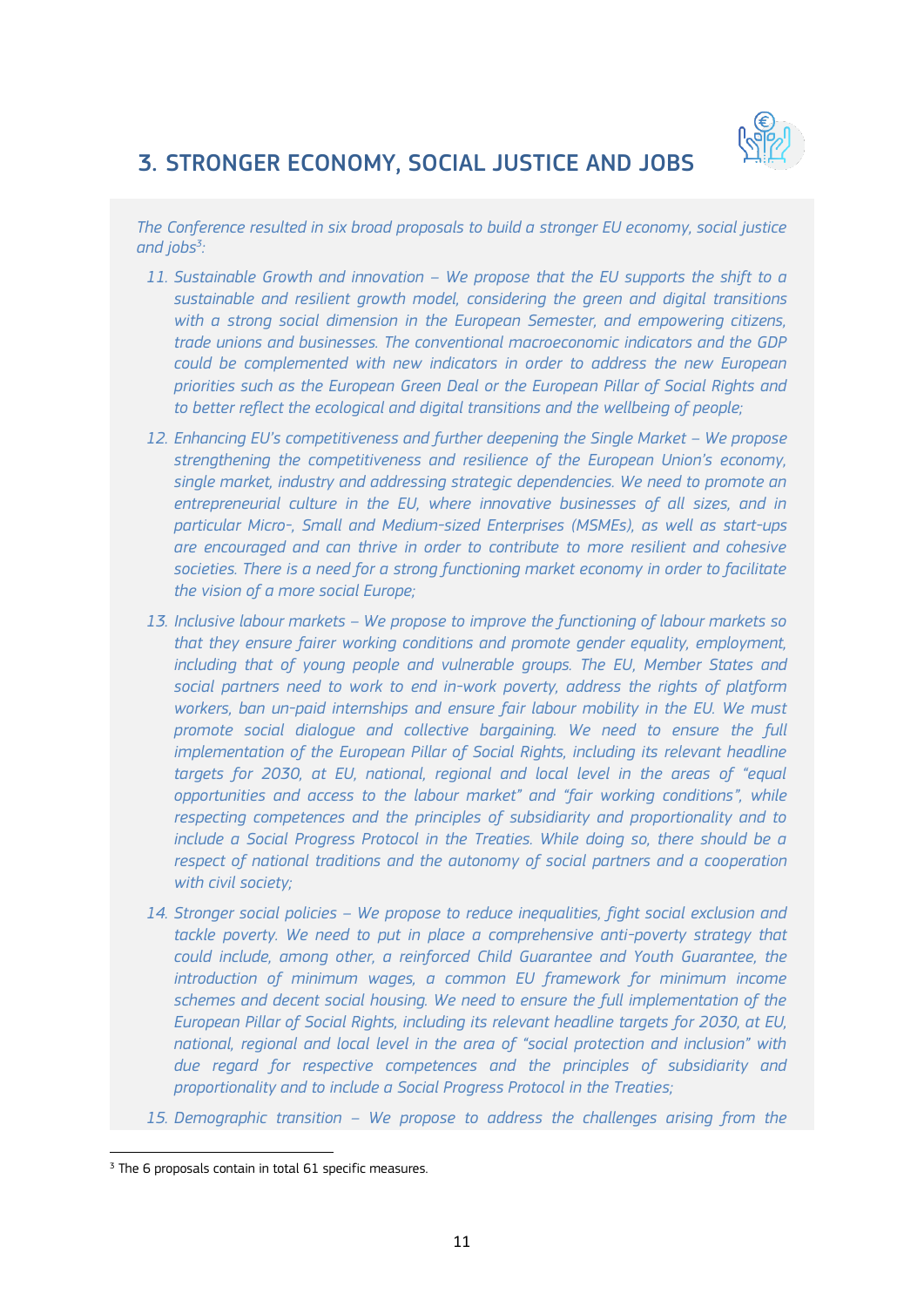*demographic transition, as a critical ingredient of Europe's overall resilience, in particular low birth rates and a steadily ageing population, by ensuring support to people throughout the lifecycle. This should involve comprehensive action aimed at all generations, from children and young people, to families, to the working-age*  population, to older persons who are still prepared to work as well as those in *retirement or need of care;*

*16. Fiscal and tax policies – We propose that the EU promotes future-oriented investments focused on the green and digital transitions with a strong social and gender dimension, taking also into account the examples of the Next Generation EU and the SURE instrument. The EU needs to take into account the social and economic impact of the war against Ukraine and the link between the EU economic governance with the new geopolitical context and by strengthening its own budget through new own resources. Citizens want to move away taxation from people and SMEs and target tax evaders, big polluters and by taxing the digital giants while at the same time they want to see the EU supporting Member States' and local authorities' ability to finance themselves and as well as in using EU funds.*

## To deliver on the Conference proposals, the Commission:

## has already put forward:

- ‣ Social Economy Action Plan smoothing the way for social economy organisations to prosper and grow;
- $\blacktriangleright$  Revision of the Directive on the harmonisation of the laws of the Member States relating to the making available on the market of radio equipment;
- ▶ Communication on Competition Policy Fit for new challenges;
- $\blacktriangleright$  Updated Industrial Strategy and the launch of Alliances in the area of raw materials, clean hydrogen, battery, circular plastics, industrial data, edge and cloud, semiconductor technologies, renewable and low-carbon fuels, zero-emission aviation, solar, and EU Startup Nations Standard fostering entrepreneurship through Alliances;
- ‣ Review of the Vertical Block Exemption Regulations and guidelines;
- ▶ State Aid Modernisation Fitness Check:
- ‣ Short-term export credit insurance Communication;
- ▶ Revision of Regional Aid Guidelines;
- ‣ Review of the Communication on important projects of common European Interest;
- ‣ European instrument for temporary Support to mitigate Unemployment Risks in an Emergency (SURE);
- ‣ Revision of State aid framework for research, development and innovation;
- ‣ Integration of Sustainable Development Goals in the European Semester framework;
- ‣ A Transitions Performance Index ranking countries according to their progress towards sustainability;
- ‣ European Partnerships, for example Made in Europe, on key digital technologies, and on smart networks and services;
- ▶ Strategic Framework on Health and Safety at Work;
- ‣ European Innovation Council, a flagship programme to identify, develop and scale up breakthrough technologies and game-changing innovations;
- ‣ Fit for Future Platform, a high-level expert group to help simplify EU laws and to reduce related unnecessary costs;
- ‣ European Pillar of Social Rights Action Plan;
- ‣ Reinforced Youth Guarantee;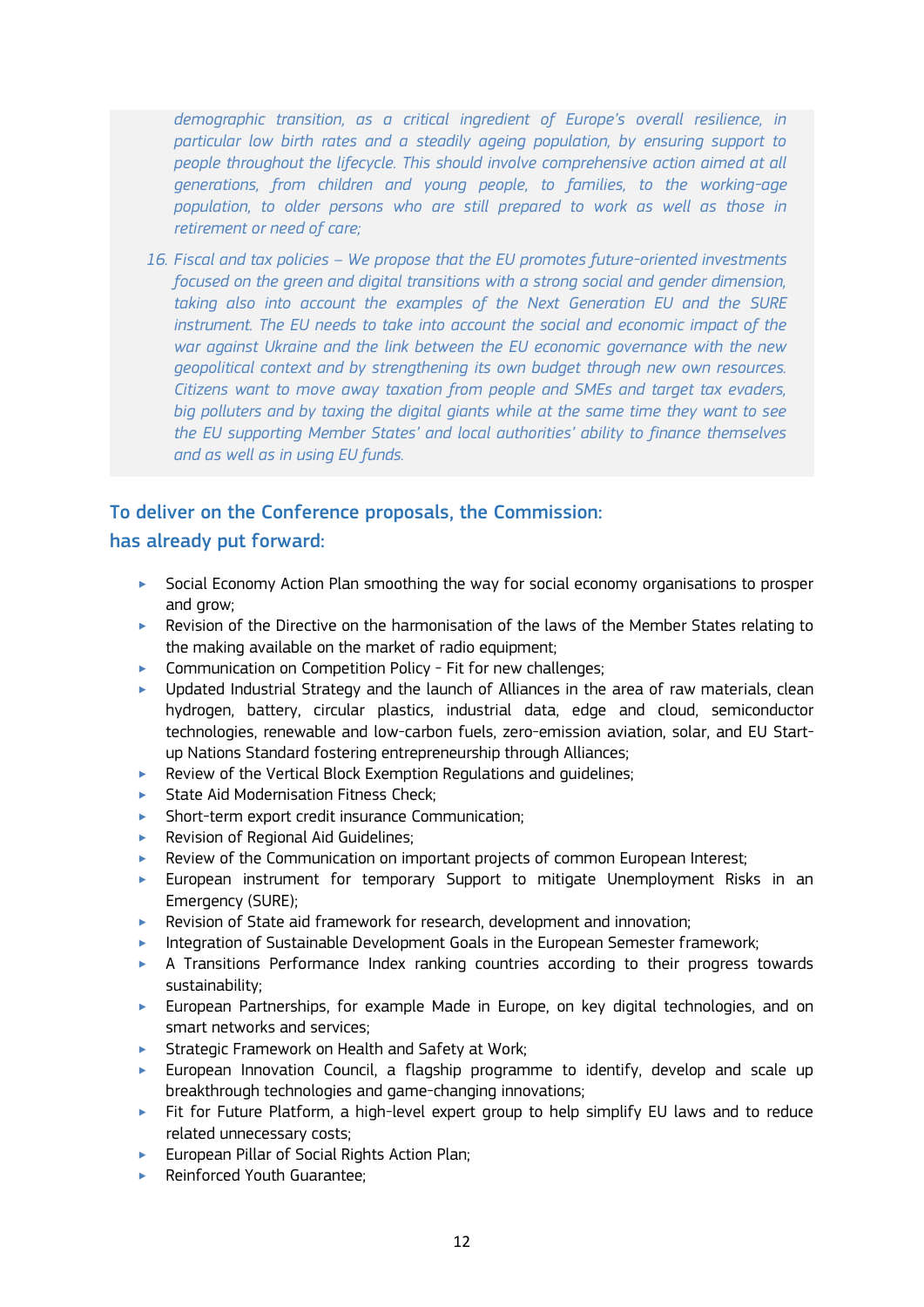- ‣ European Skills Agenda helping individuals and businesses develop more and better skills to put them to use, including a Pact for Skills;
- $\blacktriangleright$  ALMA (aim, learn, master, achieve) initiative to help the most vulnerable young people with fewer opportunities, to enable them to find their way to the job market and in society within their home country;
- ‣ Horizon Europe eligibility criterion for public bodies, research organisations and higher education institutions to have a Gender Equality Plan in place;
- ‣ Women TechEU, a new initiative to fund and support women-led start-ups;
- $\triangleright$  STE(A)M manifesto for gender-responsive STEAM education as mentioned in the EU strategy for universities;
- ‣ Rural Pact strengthened governance for EU rural areas;
- **European platform on combatting homelessness;**
- ‣ European Child Guarantee ensuring that every child in Europe at risk of poverty or social exclusion has access to key services like healthcare, childcare, education, nutrition and housing;
- $\triangleright$  Directive on adequate minimum wages:
- $\blacktriangleright$  High-Level Group on the future of social protection and of the welfare state in the EU;
- SME tests in impact assessments;
- ‣ A new European Framework for Researchers' careers: to join forces at national and European level to strengthen researchers' skills and inter-sectoral mobility, and to foster a balanced circulation of talents;
- $\triangleright$  Remedial actions, in order to reduce the innovation divide and build R&I capacity in countries lagging behind;
- **Siden Paper on Ageing;**
- ► Commission Recommendation for Effective Active Support to Employment;
- $\triangleright$  Directive on improving the gender balance among non-executive directors of companies listed on stock exchanges and related measures;
- ‣ Communication on an action plan for fair and simple taxation supporting the recovery strategy;
- ‣ Directive amending rates of value added tax, including reduced VAT on children's equipment;

- ‣ Directive on corporate sustainability due diligence to foster sustainable and responsible corporate behaviour throughout global value chains;
- $\blacktriangleright$  Directive on corporate sustainability reporting;
- $\triangleright$  Directive on improving working conditions in platform work;
- $\triangleright$  Directive to strengthen the application of the principle of equal pay for equal work or work of equal value between men and women through pay transparency and enforcement mechanisms;
- **Proposal on new own resources;**
- ‣ Revision of the Regulations on social security coordination;
- $\triangleright$  Directive ensuring a global minimum level of taxation for multinational groups in the Union;
- ‣ Regulation on the prevention of the use of the financial system for the purpose of moneylaundering and terrorist financing;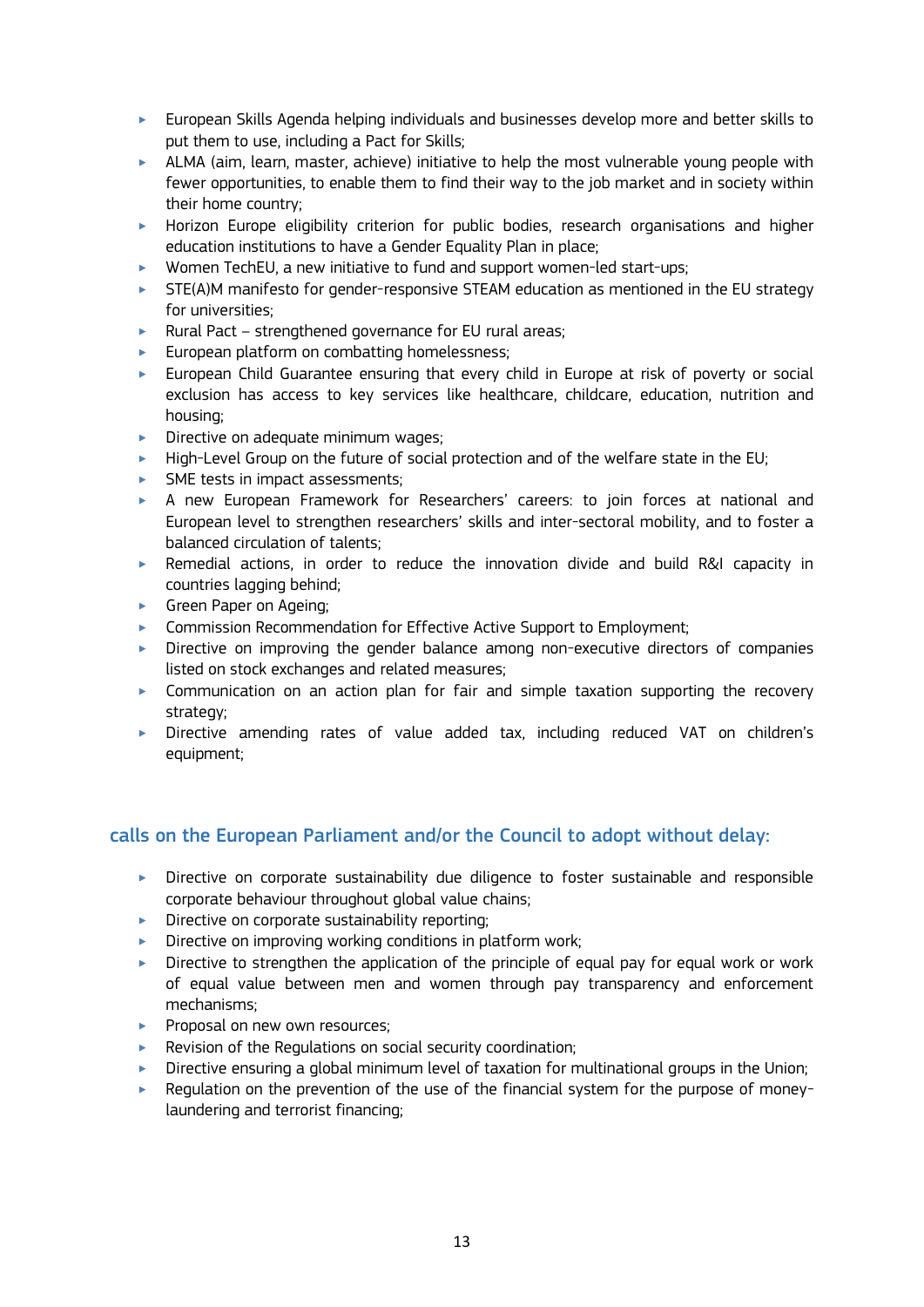## intends to table proposals on:

- ▶ Economic Governance Review:
- $\blacktriangleright$  Recommendation on minimum income:
- ▶ Recommendation on knowledge valorisation;
- ‣ Amendment of the Asbestos at Work Directive;
- ‣ European Innovation Agenda addressing key bottlenecks for maximum impact of EU policy initiatives and instruments supporting innovation;
- ‣ Review of the Horizontal Block Exemption Regulations and guidelines that clarify for businesses when they can cooperate with rivals;
- ▶ Review of the Market Definition Notice:
- $\blacktriangleright$  Merger control in the EU further simplification of procedures;
- $\blacktriangleright$  Review of the De Minimis Regulation;
- $\blacktriangleright$  Guidelines about collective agreements regarding the working conditions of solo selfemployed people;
- $\blacktriangleright$  Digital euro;
- Scope and effects of legal tender of euro banknotes and coins;
- $\blacktriangleright$  Report on essential services:
- ▶ Report on the implementation of the Working Time Directive:
- ‣ Guidance on Distributional Impact Assessment;
- $\blacktriangleright$  Package to improve the labour market outcomes for persons with disabilities;
- ▶ Open finance framework;
- ▶ Review of EU rules on payment services;
- $\blacktriangleright$  Retail investment strategy and legislative package;
- ▶ Business in Europe: Framework for Income Taxation (BEFIT);
- $\blacktriangleright$  Initiative for tackling the role of enablers involved in facilitating tax evasion and aggressive tax planning;
- ‣ Directive on the implementation of the OECD global agreement on re-allocation of taxing rights:
- Pilot on the European Social Security Pass (ESSPASS);
- $\blacktriangleright$  Initiative on social dialogue;
- ‣ Application, enforcement and awareness raising on EU rights on work-life balance, including parental leave;
- **EXECOMMUNICATION ON Brain Drain and an accompanying initiative to enhance brain gain;**
- ▶ Recommendation on developing social economy framework conditions;
- $\blacktriangleright$  European Care Strategy, accompanied by a proposal for the revision of the Barcelona targets on early childhood education and care and a proposal for a Council Recommendation on long-term care;
- ▶ Second basket of new own resources;
- ‣ Review of the Council Recommendation on a quality framework for traineeships;

- $\blacktriangleright$  Measures to support regions in development traps experiencing persistent low growth;
- ‣ Further work to make industry sustainable, digital and resilient, and to address dependencies;
- $\blacktriangleright$  Addressing the demographic transition, notably on ageing and depopulation;
- $\blacktriangleright$  An integrated approach to measuring and monitoring wellbeing beyond GDP;
- $\blacktriangleright$  Further expand and upgrade the use of digital tools and processes in company law.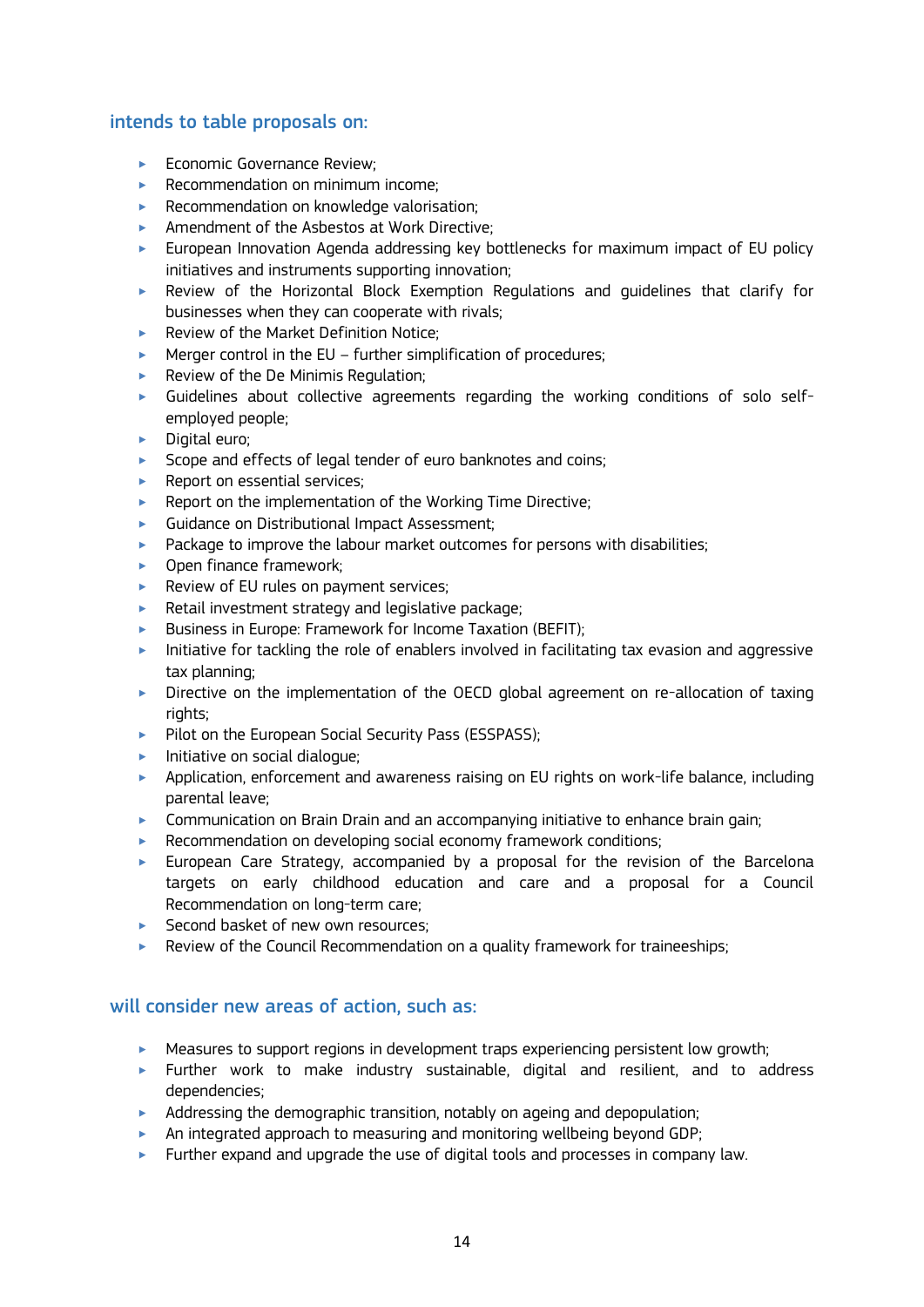## 4. EU IN THE WORLD



*The Conference resulted in eight broad proposals on the EU in the world4:* 

- 17. Reducing dependency of EU from foreign actors in economically strategic sectors We *propose that the EU take measures to strengthen its autonomy in key strategic sectors such as agricultural products, strategic economic goods, semiconductors, medical products, innovative digital and environmental technologies and energy;*
- 18. Reducing dependency of EU from foreign actors in energy We propose that the EU *reach more autonomy in the field of energy production and supply, in the context of the ongoing green transition;*
- 19. Defining standards within and outside the EU in trade and investment relations We *propose that the EU strengthen the ethical dimension of its trade and investment relations;*
- *20. Defining standards within and outside the EU in environmental policies – We propose that the EU strengthen the environmental dimension of its trade relations;*
- *21. Decision making and cohesion within the Union – We propose that the EU improve its capacity to take speedy and effective decisions, notably in Common Foreign and Security Policy (CFSP), speaking with one voice and acting as a truly global player, projecting a positive role in the world and making a difference in response to any crisis;*
- *22. Transparency of the EU and its relations with the citizens – We propose that the EU, in particular in its actions at the international level, including trade negotiations, improve its accessibility for citizens through better information, education, citizen participation, and transparency of its action;*
- 23. The EU as a strong actor on the world scene in peace and security We propose that *the EU continue to act to promote dialogue and guarantee peace and a rules-based international order, strengthening multilateralism and building on long standing EU peace initiatives which contributed to its award of the Nobel Prize in 2012, while strengthening its common security;*
- 24. The EU as a strong actor on the world scene in relationship building We propose that *the EU should, in its relations with third countries, be a strong actor on the world scene in relationship building.*

## To deliver on the Conference proposals, the Commission: has already put forward:

**EXECUTE:** Urban Mobility Framework;

- $\blacktriangleright$  New State aid temporary crisis framework;
- $\blacktriangleright$  Initiative for coal regions in transition in the Western Balkans and Ukraine;
- Support measures to rebuild Ukraine's research and innovation ecosystem;

<sup>4</sup> The 8 proposals contain in total 42 specific measures.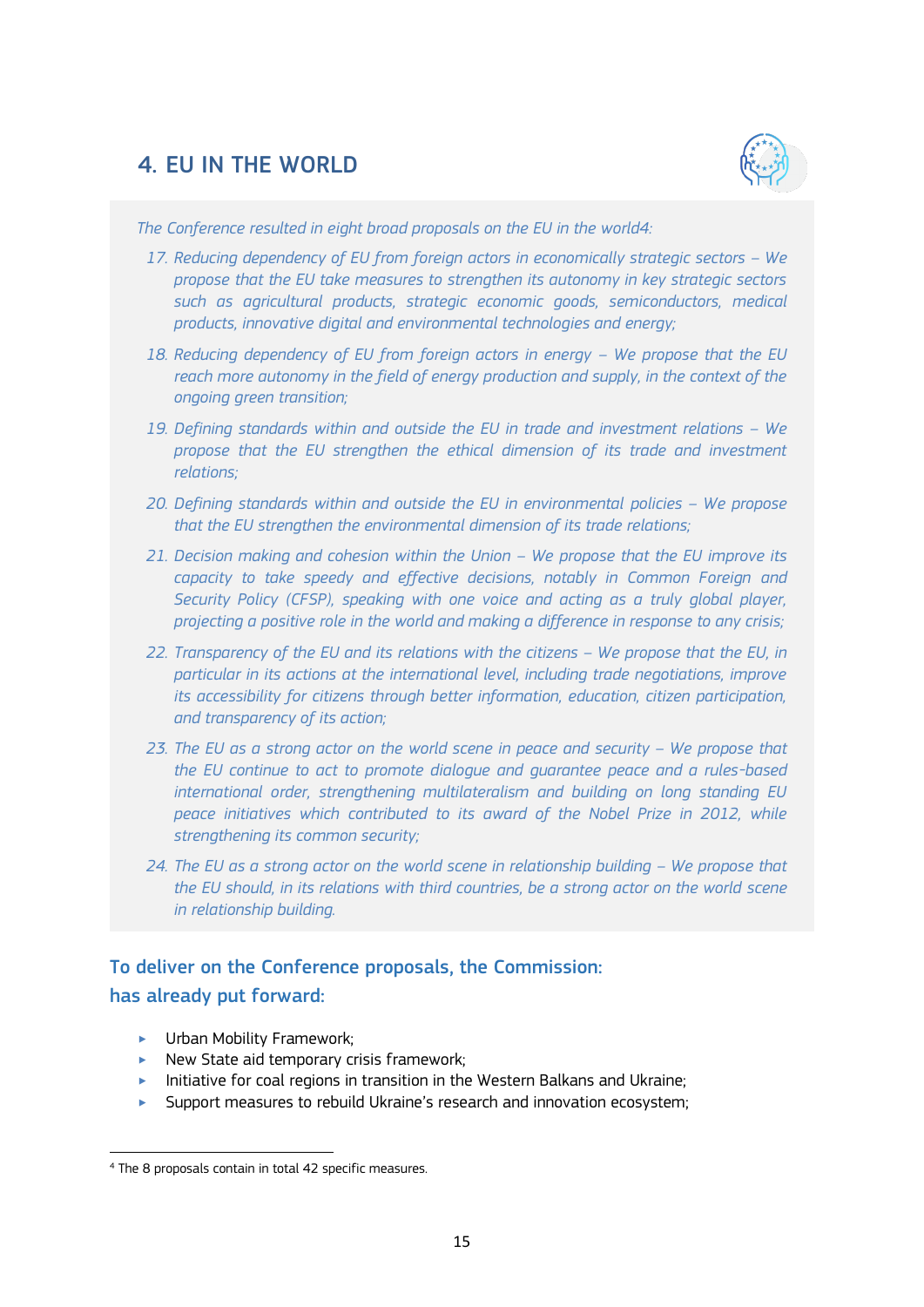- ‣ Western Balkans agenda for Research, Innovation, Education, Culture, Youth and Sports, launched by the EU Member States and the Western Balkans economies;
- ‣ EU Strategy international cooperation for research and innovation, Global Approach in R&I, including the association to Horizon Europe to like-minded partners across the globe;
- $\triangleright$  Strategy for EU external energy engagement in a changing world;
- **EXECUTE:** Arctic Strategy;
- **EXEC** Africa Strategy;
- **S** Global Gateway;
- ► EU Gender Action Plan III;
- ▶ Action Plan on Human Rights and Democracy:
- ‣ Communication on decent work worldwide, with a particular focus on eliminating child labour and forced labour;
- **EU Standardisation Strategy;**
- **EXECUTE:** Strategic Compass for security and defence;
- **EXECOMMUNICATION ON joint defence procurement;**
- ‣ Economic and Investment Plan for the Western Balkans;
- ‣ Green Agenda for the Western Balkans;
- $\blacktriangleright$  Just Energy Transition partnership with South Africa:
- ▶ Green Partnership between Morocco and the EU;
- **Economic and Investment Plan for the Southern Neighbourhood;**
- $\blacktriangleright$  Green Alliance with Japan;
- **Joint Communication on a 'Strategic Partnership with the Gulf'**;
- $\blacktriangleright$  Roadmaps for engagement with civil society in partner countries;
- ‣ 'RebuildUkraine' strategic reconstruction plan;
- ‣ Eastern Partnership policy beyond 2020: Reinforcing Resilience an Eastern Partnership that delivers for all;
- $\triangleright$  Defence investment gaps analysis;
- ‣ Action Plan for EU-Ukraine Solidarity Lanes to facilitate Ukraine's agricultural export and bilateral trade with the EU;
- ‣ Recommendation on a common Union toolbox to address semiconductor shortages and an EU mechanism for monitoring the semiconductor ecosystem;
- ► EU-US Trade and Technology Council;
- $\blacktriangleright$  EU India-Trade and Technology Council:
- ► Extension of TEN-T Network to Ukraine;
- ‣ Ukraine/Moldova road transport agreements;
- ‣ New Counter-Terrorism Agenda for the EU, setting out a way forward for actions to counter terrorism at EU level, looking to better anticipate, prevent, protect and respond to terrorist threats;
- **Toolkit to help mitigate foreign interference in research and innovation;**
- $\triangleright$  Communication on the Global Approach to research and innovation:
- $\triangleright$  Trade Policy Review An open, sustainable and assertive trade policy;
- $\blacktriangleright$  Re-launching negotiations for a trade agreement with India;
- ‣ EU-Japan digital partnership;

- ▶ REPowerEU:
- ‣ Communication on short-term gas and electricity market interventions;
- ‣ European Chips Act, including an amendment of the Single Basic Act establishing European Partnerships;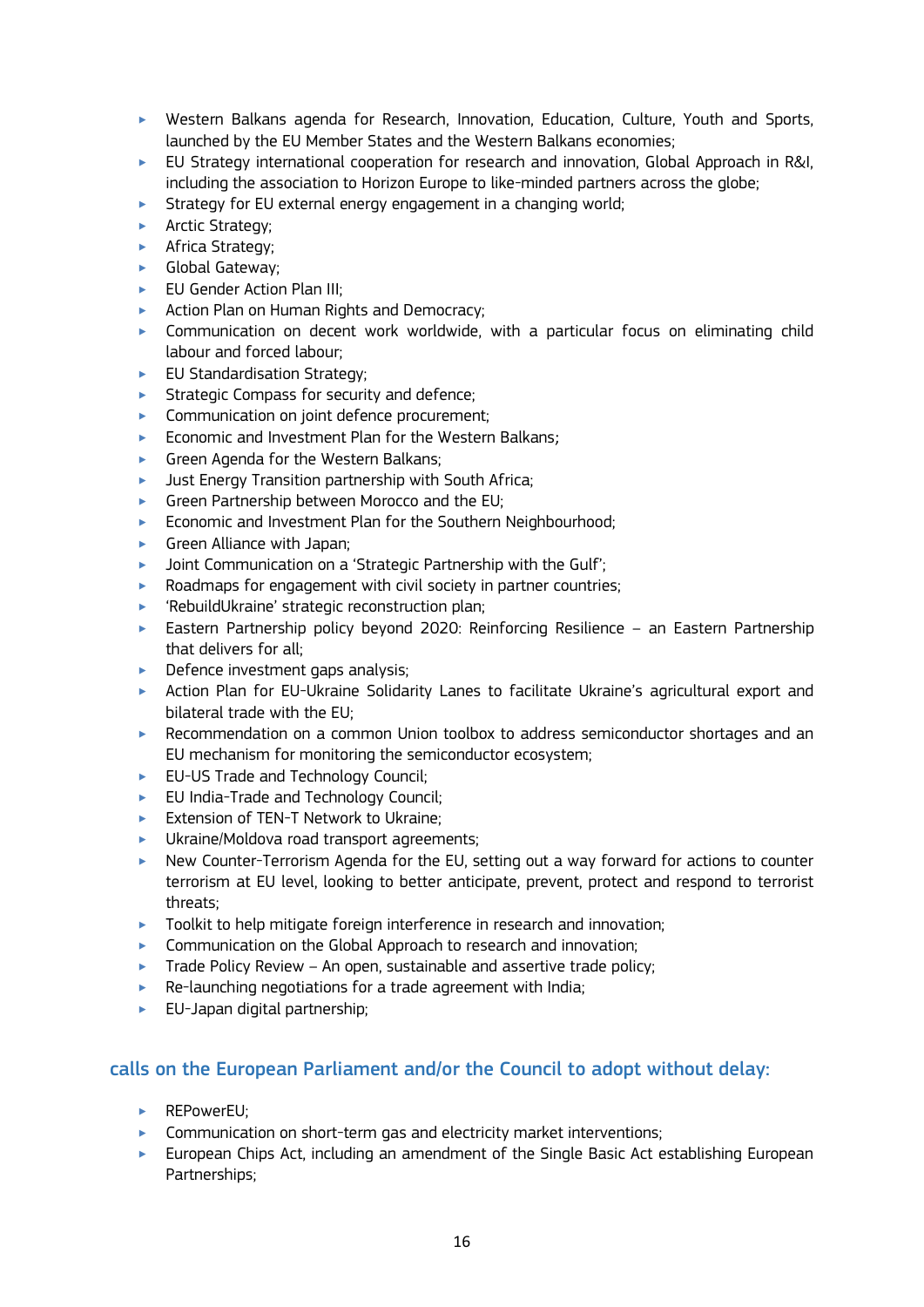- $\blacktriangleright$  Regulation on foreign subsidies distorting the internal market;
- **Proposal for a new Generalised System of Preferences;**
- **Proposal for an Anti-Coercion Instrument;**
- $\triangleright$  Directive on asset recovery and confiscation:
- $\blacktriangleright$  Adding the violation and evasion of EU restrictive measures to the areas of crime laid down in Article 83(1) TFEU;

## intends to table proposals on:

- $\blacktriangleright$  Instrument to reinforce European defence industrial capabilities through joint procurement;
- $\blacktriangleright$  Regulation setting up a joint European Defence Investment Programme;
- **European legislation on Critical Raw Materials;**
- ‣ Single Market Emergency Instrument to react quickly during future crises and guarantee the circulation of goods and people, access to vital supplies and services at all times;
- ‣ Customs support in implementing rules on child labour;
- $\triangleright$  Digital partnerships announced in the Indo-Pacific Strategy;
- $\triangleright$  Contribution of trade agreements to sustainable development outcome of the Trade and Sustainable development review;
- ‣ Ratification of recently concluded trade agreements to cement key relationships;
- ▶ Youth Action Plan in EU external action;
- ‣ A strategy for drones and unmanned aircraft;

- $\blacktriangleright$  New measures to improve global EU food security;
- $\blacktriangleright$  Supply chain resilience and transparency for critical medicines, medical products and ingredients.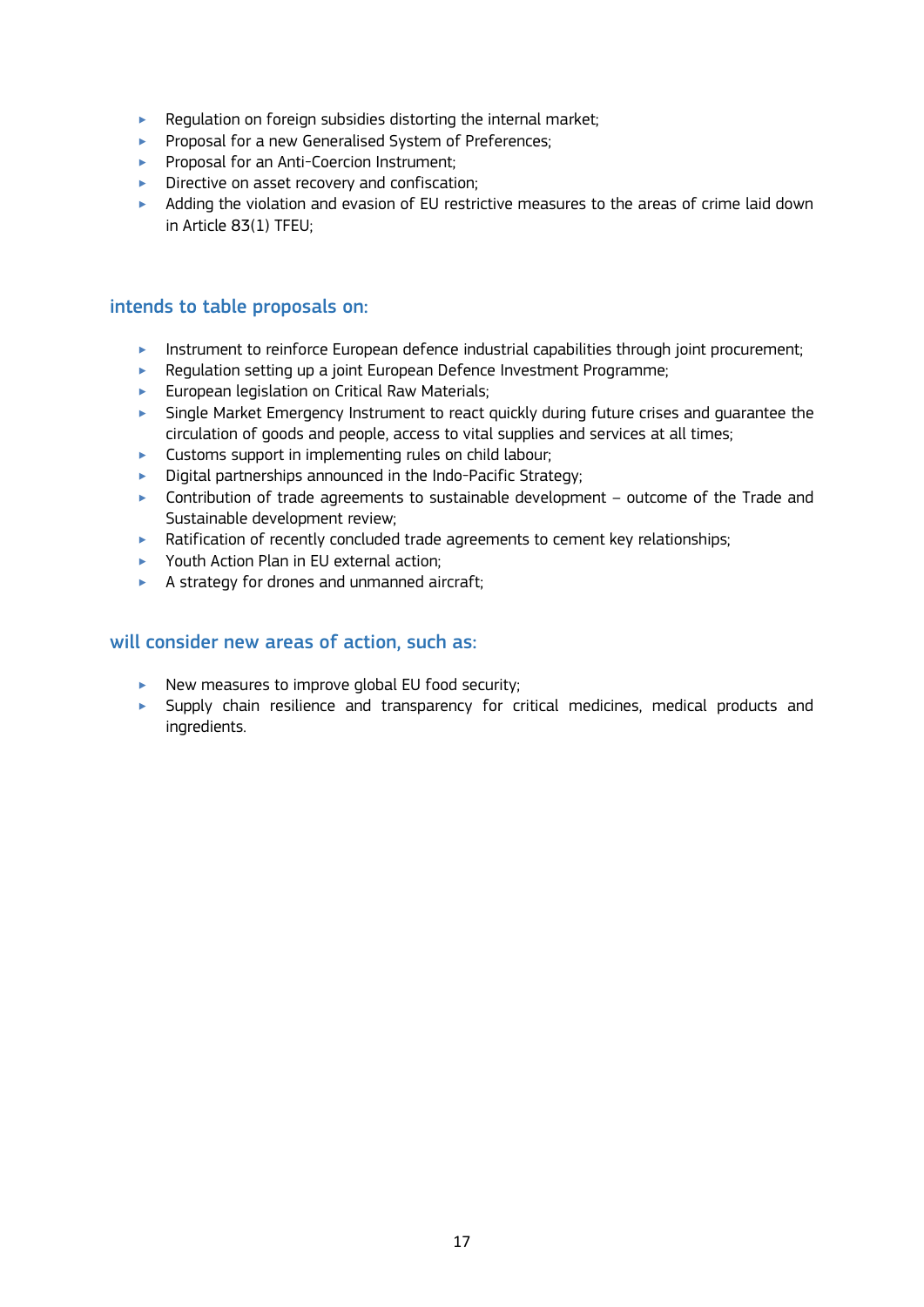

# 5. VALUES AND RIGHTS, RULE OF LAW AND SECURITY

*The Conference resulted in six broad proposals on values and rights, the rule of law and security<sup>5</sup> :* 

- 25. Rule of law, democratic values and European identity systematically uphold the rule *of law across all Member States;*
- *26. Data protection – Guarantee a more protective and citizen-oriented data treatment policy;*
- 27. Media, fake news, disinformation, fact-checking, cybersecurity Tackle disinformation *by further promoting media independence and pluralism as well as media literacy;*
- 28. Media, fake news, disinformation, fact-checking, cybersecurity (bis) A stronger role for *the EU in countering cybersecurity threats;*
- *29. Anti-discrimination, equality and quality of life – Take action to harmonise living conditions across the EU and improve EU citizens' socio-economic quality of life;*
- *30. Animal rights, agriculture – Take decisive measures to promote and guarantee a more ecological and climate-oriented agriculture.*

## To deliver on the Conference proposals, the Commission:

#### has already put forward:

- ▶ Annual Rule of Law report;
- ‣ Regulation on a general regime of conditionality for the protection of the Union budget;
- $\blacktriangleright$  Information material:
	- o Social media and visual communication;
	- $\circ$  Mobile-friendly websites on the europa.eu domain (including learning corner);
	- o EUvsDisinfo website;
	- o Publications and data disseminated by the Publication Office;
	- o Commission's audio-visual services portal;
	- o Child-friendly versions of key policy initiatives;
- **EXECONTERGY Continued guidance from the European Data Protection Board;**
- **EU Security Union Strategy;**
- **EXECTED** Strengthened Code of Practice on disinformation;
- $\blacktriangleright$  The new Better Internet for Kids initiative:
- $\blacktriangleright$  European Digital Media Observatory with possible platform;
- ▶ Quality of life assessment in the European Semester reports;
- ‣ Union of Equality Strategies addressing: gender equality, LGTBIQ rights, disability, antiracism and Roma inclusion;
- $\blacktriangleright$  EU Strategy on Combating Antisemitism and Fostering Jewish Life;

<sup>1</sup> 5 The 6 proposals contain in total 24 specific measures.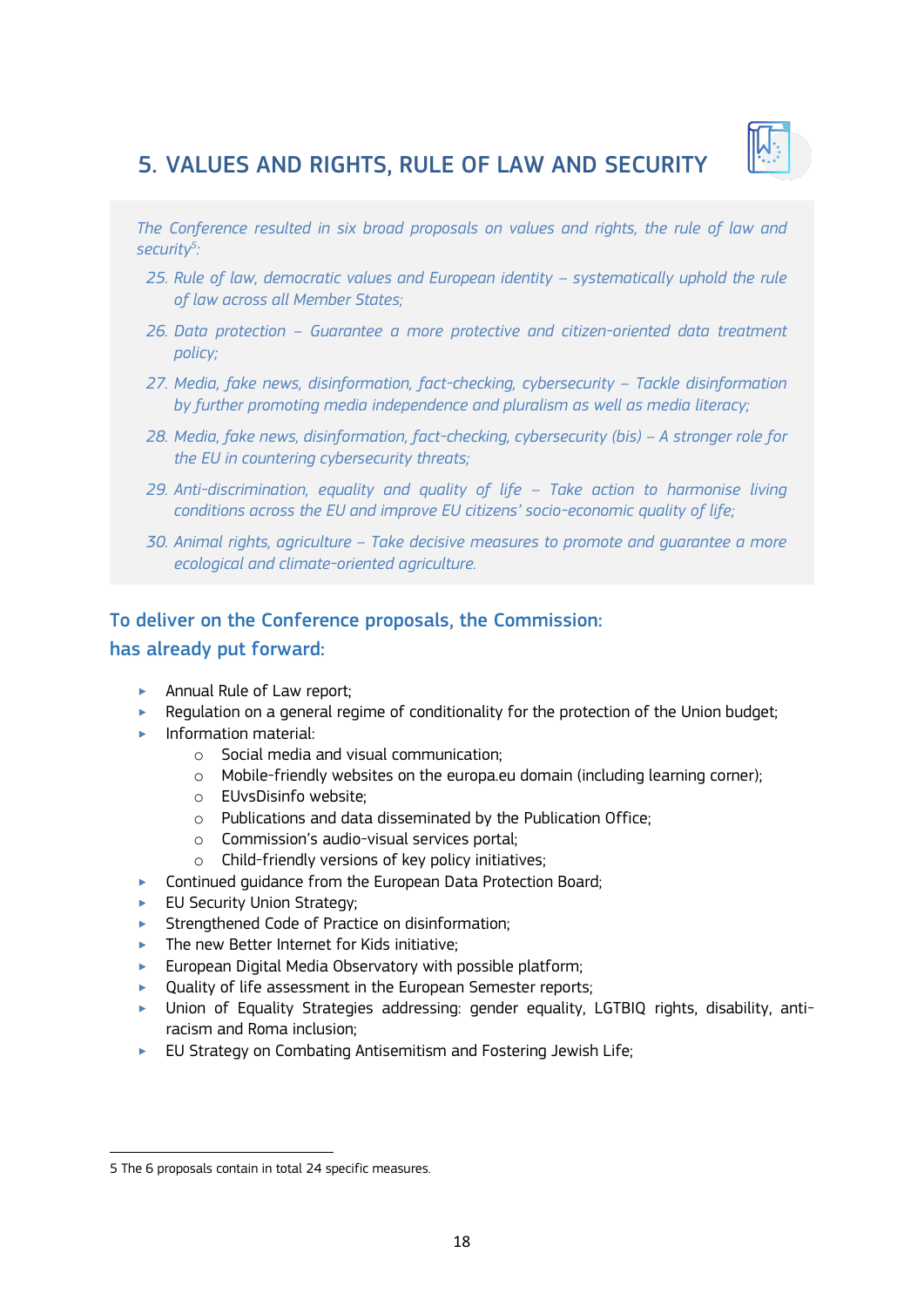- ‣ Set of proposals against manifestly unfounded or abusive court proceedings against public participation (known as SLAPPs);
- ‣ Regulation amending rules on compensation and assistance to air passenger, and on air carrier liability;

### intends to table proposals on:

- ▶ Media Freedom Act;
- $\blacktriangleright$  European Disability Card;
- $\blacktriangleright$  Strengthening the role and independence of equality bodies;
- **EXECTED FIRE 2018** Legislative proposal on the Recognition of parenthood between Member States;

- $\blacktriangleright$  Initiative on associations and non-profit organisations;
- ‣ Annual Rule of Law Conference to involve citizens besides stakeholders.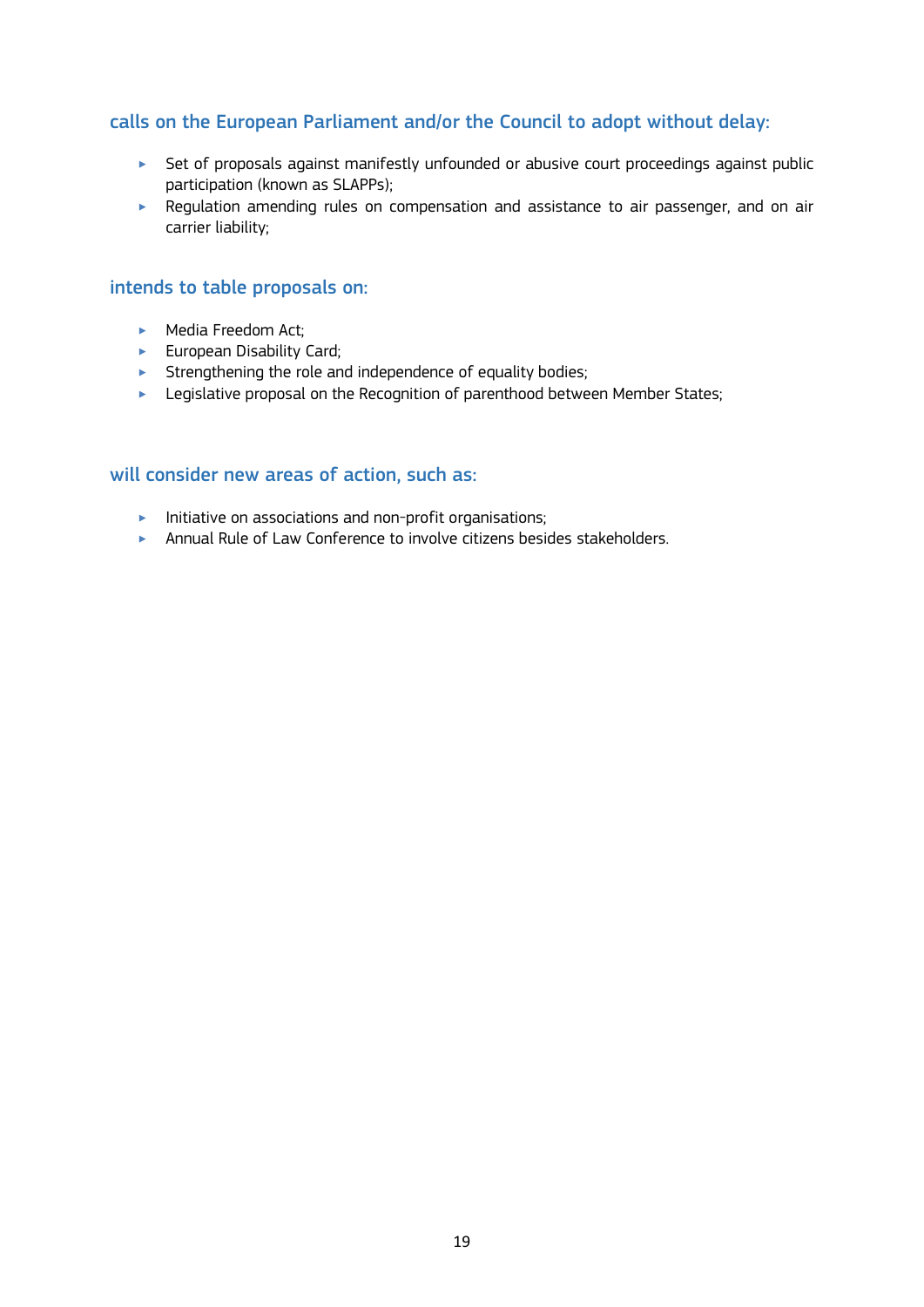## 6. DIGITAL TRANSFORMATION



*The Conference resulted in five broad proposals on ways for the EU to embrace the Digital transformation<sup>6</sup> :*

- *31. Access to digital infrastructure – Equal access to the internet is a fundamental right of every European citizen. We propose that everyone in Europe should in practice have access to the internet and to digital services, and that the sovereignty of the EU's digital infrastructure is enhanced;*
- *32. Digital literacy and skills that empower people – We propose that the EU ensures that all European citizens can benefit from digitalisation, by empowering them with the necessary digital skills and opportunities;*
- *33. Safe and trustworthy digital society – cyber security and disinformation – We propose that in order to have a safe, resilient and trustworthy digital society the EU should ensure effective and swift implementation of existing legislation and have more powers to enhance cyber security, deal with illegal content and cyber criminality, counter and recover from cyber threats from non-state actors and authoritarian states, and address disinformation;*
- *34. Safe and trustworthy digital society – data protection – We promote data sovereignty of individuals, better awareness and more efficient implementation and enforcement of existing data protection rules (GDPR) to enhance personal control of own data and limit misuse of data;*
- *35. Digital innovation to strengthen the social and sustainable economy We propose that the EU promotes digitalisation measures which strengthen the economy and the single market in a fair and sustainable way, increase European competitiveness in technology and innovation, enhance the digital single market for companies of all sizes and make Europe a world leader in digital transformation and in human centric digitalisation.*

## To deliver on the Conference proposals, the Commission:

#### has already put forward:

- **Digital Decade Communication:**
- **European Strategy for Data;**
- $\blacktriangleright$  EU Cybersecurity strategy;
- ‣ Broadband roll-out targets for rural areas as part of the Farm to Fork strategy;
- $\blacktriangleright$  Structured dialogue on digital education and skills;
- ‣ Digital Skills and Jobs Platform and Coalition;
- ► EU Code Week:
- $\blacktriangleright$  Support to social partners' discussions, including their ongoing activities on telework and the right to disconnect;
- **European Cybersecurity Competence Centre;**
- ▶ Recommendation on 5G cybersecurity;
- ‣ Recommendations on individual learning accounts and micro-credentials;
- ▶ Connectivity toolbox;

<sup>6</sup> The 5 proposals contain in total 40 specific measures.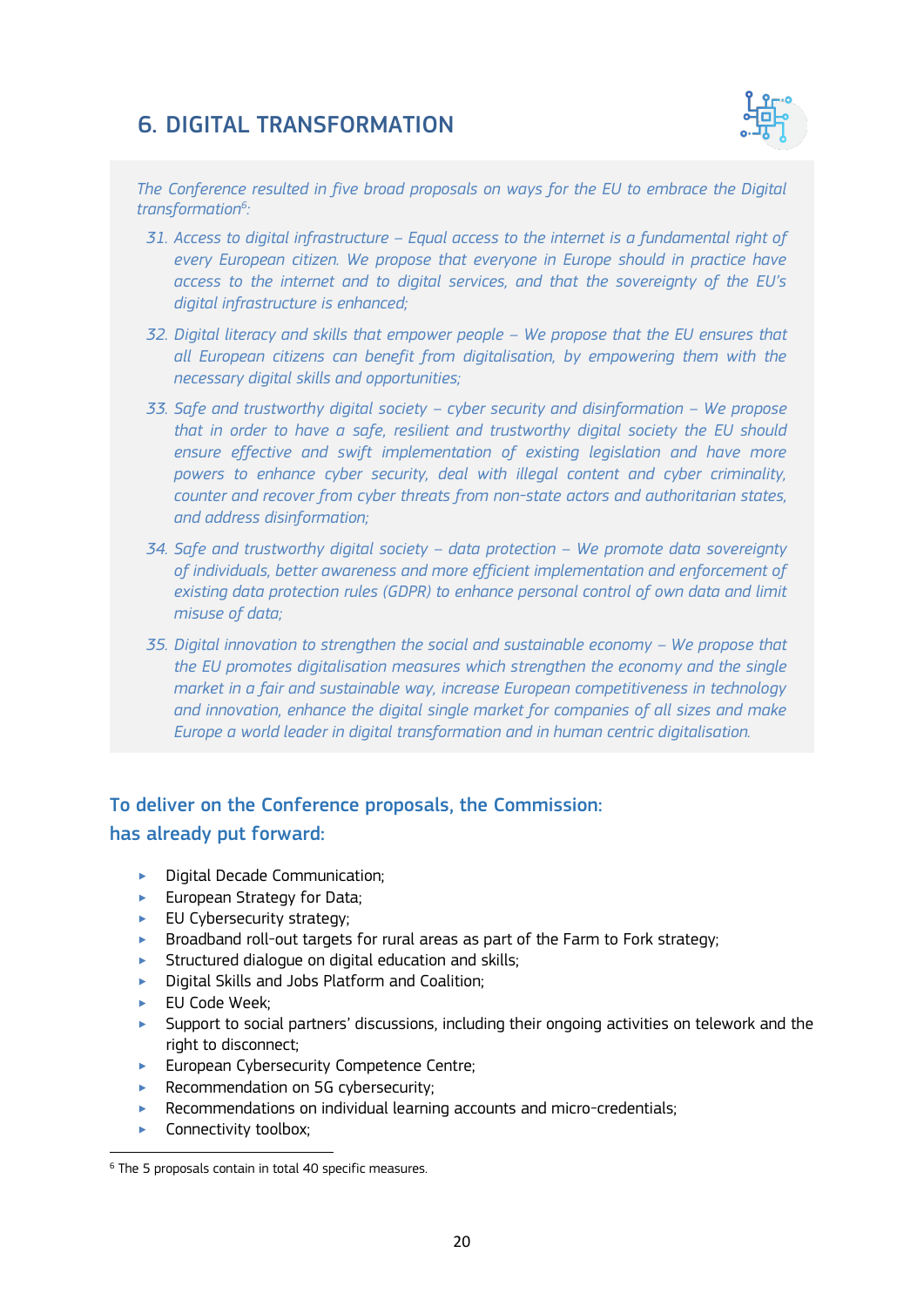- **Directive on charger ports for electronic devices;**
- ‣ European Blockchain Services Infrastructure;
- **Data Governance Act;**
- $\blacktriangleright$  Digital Services Act:
- $\blacktriangleright$  Digital Markets Act:
- $\blacktriangleright$  Wifi4EU initiative;
- ► 6G Research and Innovation work programme;
- ‣ Directive on measures for a high common level of cybersecurity across the Union (revised Network and Information Security Directive, or NIS 2);
- $\blacktriangleright$  Initiatives including the European Decryption Platform, Innovation Hub for internal security, European Cybersecurity Atlas;
- ‣ Language Data Space creating an interconnected and competitive European data economy for public and private re-use of resources;
- ▶ Review of the Web Accessibility Directive;
- ‣ Review of the Coordinated Plan on Artificial Intelligence;
- ‣ Communication on Fostering a European approach to Artificial Intelligence;

- ▶ Declaration on Digital Rights and Principles;
- $\blacktriangleright$  Policy programme: a path to the digital decade;
- ‣ Regulation concerning the respect for private life and the protection of personal data in electronic communications (e-Privacy Regulation);
- ‣ Proposal for a Directive to enhance the resilience of critical entities, an all-hazards framework to support Member States' critical entities preventing, resisting, absorbing and recovering from disruptive incidents;
- $\blacktriangleright$  Regulation on digital operational resilience for the financial sector (DORA Act);
- **EXECUTE:** Artificial Intelligence Act:
- $\blacktriangleright$  Regulation on European Digital Identity;
- ‣ Data Act on ensuring fairness in the allocation of the value of data and access and use of data in the EU across all economic sectors;
- ‣ Regulation establishing the Union Secure Connectivity Programme, a plan for an EU spacebased secure communication system;
- ‣ Recommendation to set up a Joint Cyber Unit to tackle the rising number of serious cyber incidents impacting public services, businesses and citizens across the EU through advanced and coordinated responses;
- ‣ Regulation and Directive on the digitalisation of cross-border judicial cooperation and access to justice in civil, commercial and criminal matters;
- ‣ Regulation on establishing a collaboration platform for Joint Investigation Teams;
- $\blacktriangleright$  Regulation on digital information exchange in terrorism cases;
- **EXECUTE:** Regulation on crypto-assets;
- ▶ Directive on Intelligent Transport Systems;
- $\blacktriangleright$  Regulation on the Single European Sky;

## intends to table proposals on:

- ► European Cyber Resilience Act:
- ▶ Revised Broadband Cost Reduction Directive:
- $\blacktriangleright$  Revised State aid quidelines for broadband networks;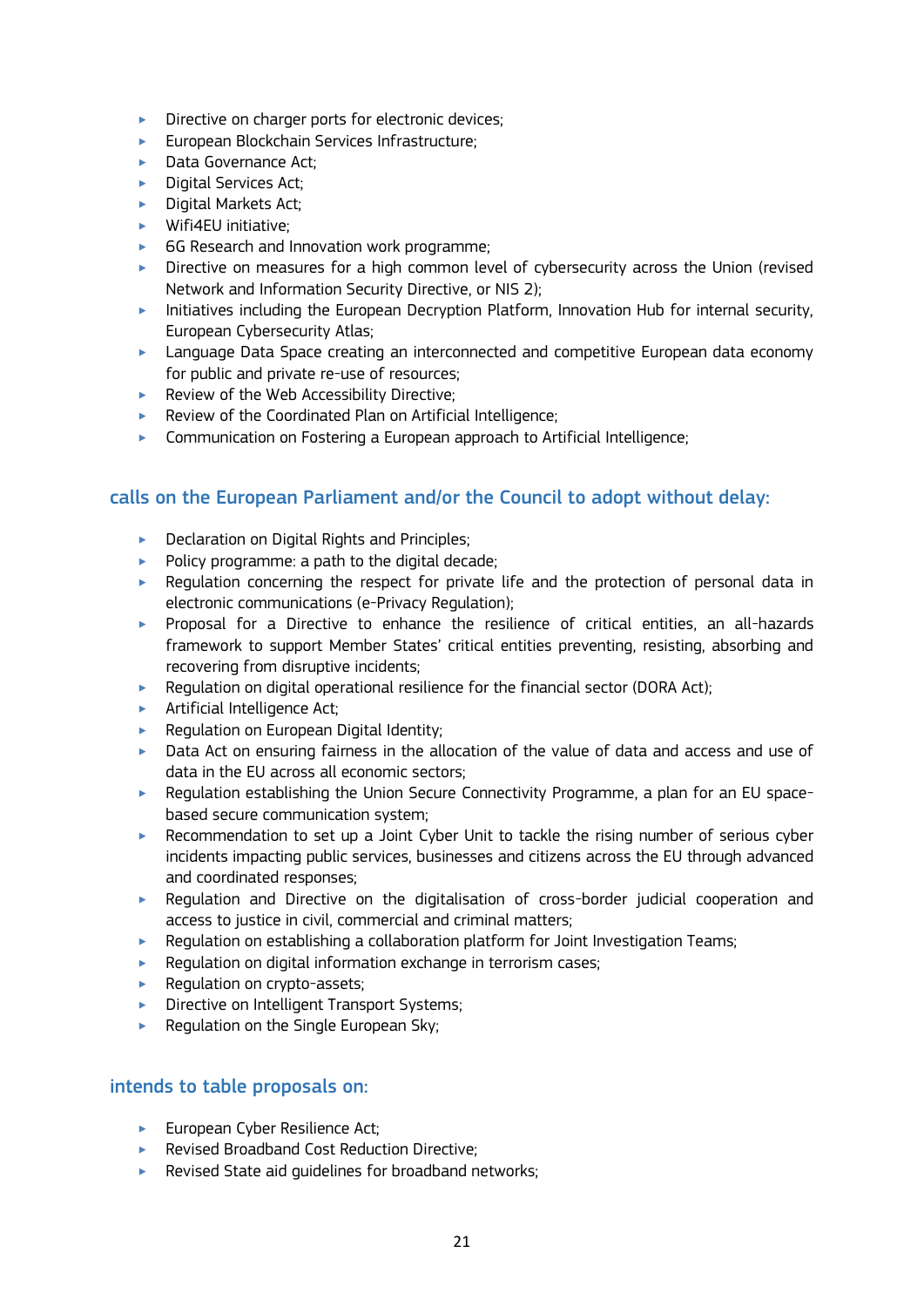- ‣ Recommendation on improving the provision of digital skills in education and training;
- $\blacktriangleright$  Recommendation on enabling factors for digital education;
- ‣ Union Position amending international Radio Regulations for the World Radiocommunication Conference 2023 helping unhindered communication across the EU;
- ‣ European Digital Skills Certification;
- $\blacktriangleright$  Liability for artificial intelligence;
- **Example 1** Fitness check of EU consumer law on digital fairness;
- ▶ Revision of Product Liability Directive;
- **Proposal for an EU governments interoperability strategy;**
- $\triangleright$  An Action Plan for the digitisation of energy systems and tackling the energy use of digital infrastructure;
- ‣ GreenData4All updated rules on geospatial environmental data and access to environmental information;
- $\blacktriangleright$  Initiative on VAT in the Digital Age;

- ‣ Ramping up the enforcement of the GDPR, including a reflection on administrative procedure for the application of the GDPR in cross border cases, and increased communication on data protection rules and consent, and improving information on how data is used;
- ‣ Further development of the European Digital Identity, including the facilitation of crossborder transactions;
- $\blacktriangleright$  European data spaces for mobility and tourism;
- ‣ A European framework for the measurement, assessment and information of the environmental impact of digitisation for citizens;
- ‣ Better enforcement of consumer protection laws;
- ‣ Alternative ways of resolving consumer disputes;
- $\blacktriangleright$  Initiatives to enhance digital cohesion building on the European Digital Innovation Hubs;
- $\triangleright$  Further development of the multilingual dimension within the context of digital transformation in the EU;
- **Standard programme on netiquette and the online rights of users;**
- $\blacktriangleright$  Standardisation activities on artificial intelligence;
- ‣ A preparatory action for EU coordinated darknet monitoring.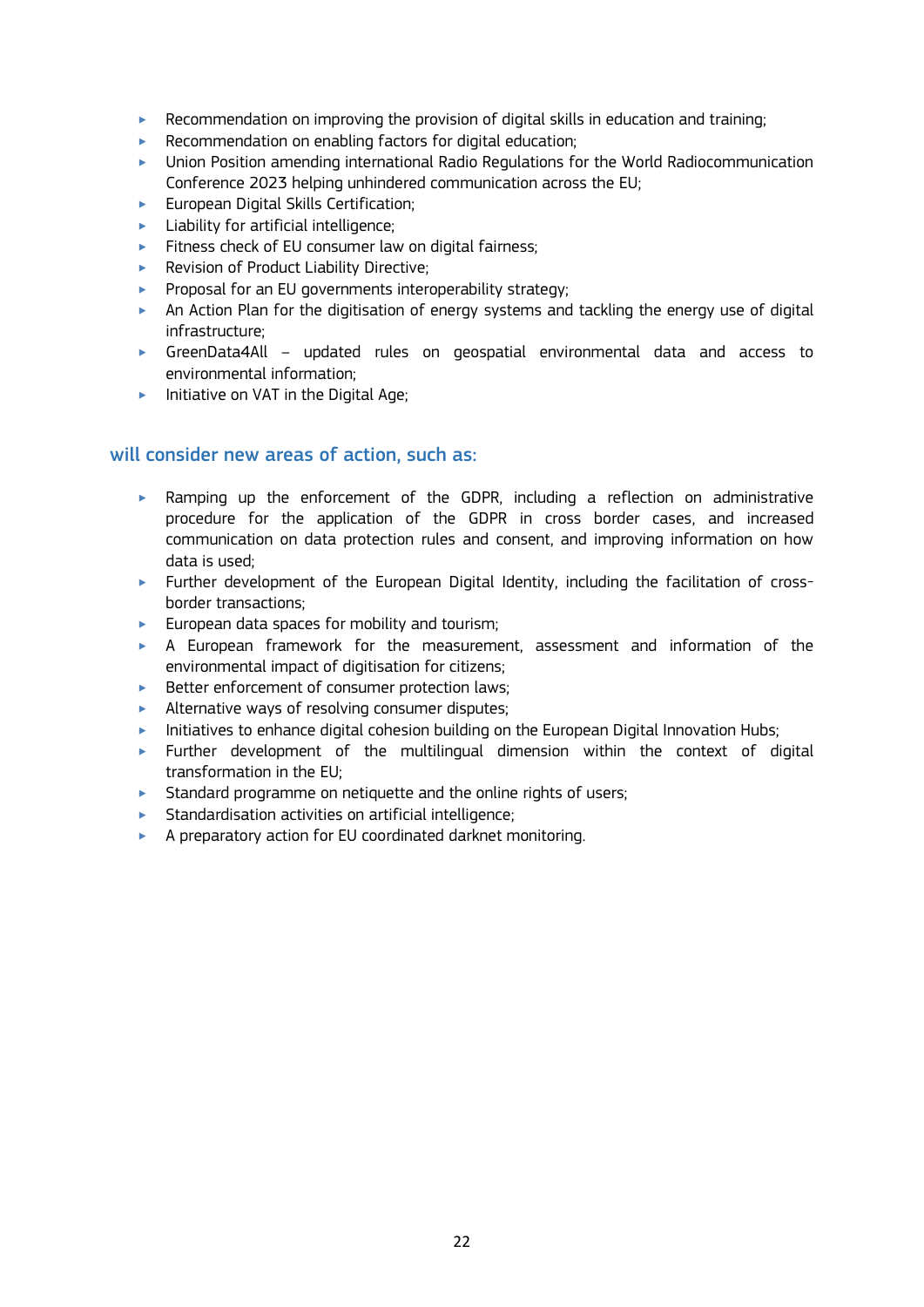# 7. EUROPEAN DEMOCRACY



*The Conference on the Future of Europe formulated five broad proposals under European democracy<sup>7</sup> . It called on the EU to:* 

- *36. Citizens information, participation and youth - Increase citizens' participation and youth involvement in the democracy at the European Union level to develop a 'full civic experience' for Europeans, ensure that their voice is heard also in between elections,*  and that the participation is effective. That is why the most appropriate form of *participation should be considered for each topic;*
- *37. Citizens information, participation and youth (bis) - Make the European Union more understandable and accessible and strengthen a common European identity;*
- *38. Democracy and elections - Strengthen European democracy by bolstering its foundations, boosting participation in European Parliament elections, fostering transnational debate on European issues and ensuring a strong link between citizens and their elected representatives;*
- *39. EU decision making process - Improve the EU's decision-making process in order to ensure the EU' capability to act, while taking into account the interest of all Member States and guaranteeing and transparent and understandable process for the citizens;*
- *40. Subsidiarity.*

## To deliver on the Conference proposals, the Commission: has already put forward:

- **European Democracy Action Plan;**
- ‣ Citizenship Report 2020;
- $\blacktriangleright$  Strategy for the rights of persons with disabilities;
- ‣ Enhanced ways to engage with citizens through the Have Your Say portal, the European Citizens' Initiative and other forms of citizen engagement;
- ‣ Communication on Better Regulation, followed by revised guidelines and an improved toolbox;
- ‣ Recommendation on the protection, safety and empowerment of journalists;
- $\blacktriangleright$  Media service (traditional and new media) providing factual information about EU initiatives and actions to media in Brussels and all Member States;
- **European Commission Representations;**
- ▶ Network of Europe Direct offices:
- $\triangleright$  Corporate communication campaigns with a special focus on targeting young Europeans;
- ‣ Code of Good Administrative Behaviour;
- ‣ Europe Direct Contact Centre available for EU-related questions from citizens in 24 official languages, and others like Ukrainian;
- $\triangleright$  The Building Europe with local councillors pilot project, enabling councillors in local government to communicate about the EU;
- $\blacktriangleright$  Research projects into meaningful and ethical communications;

 $7$  The 5 proposals contain in total 35 specific measures.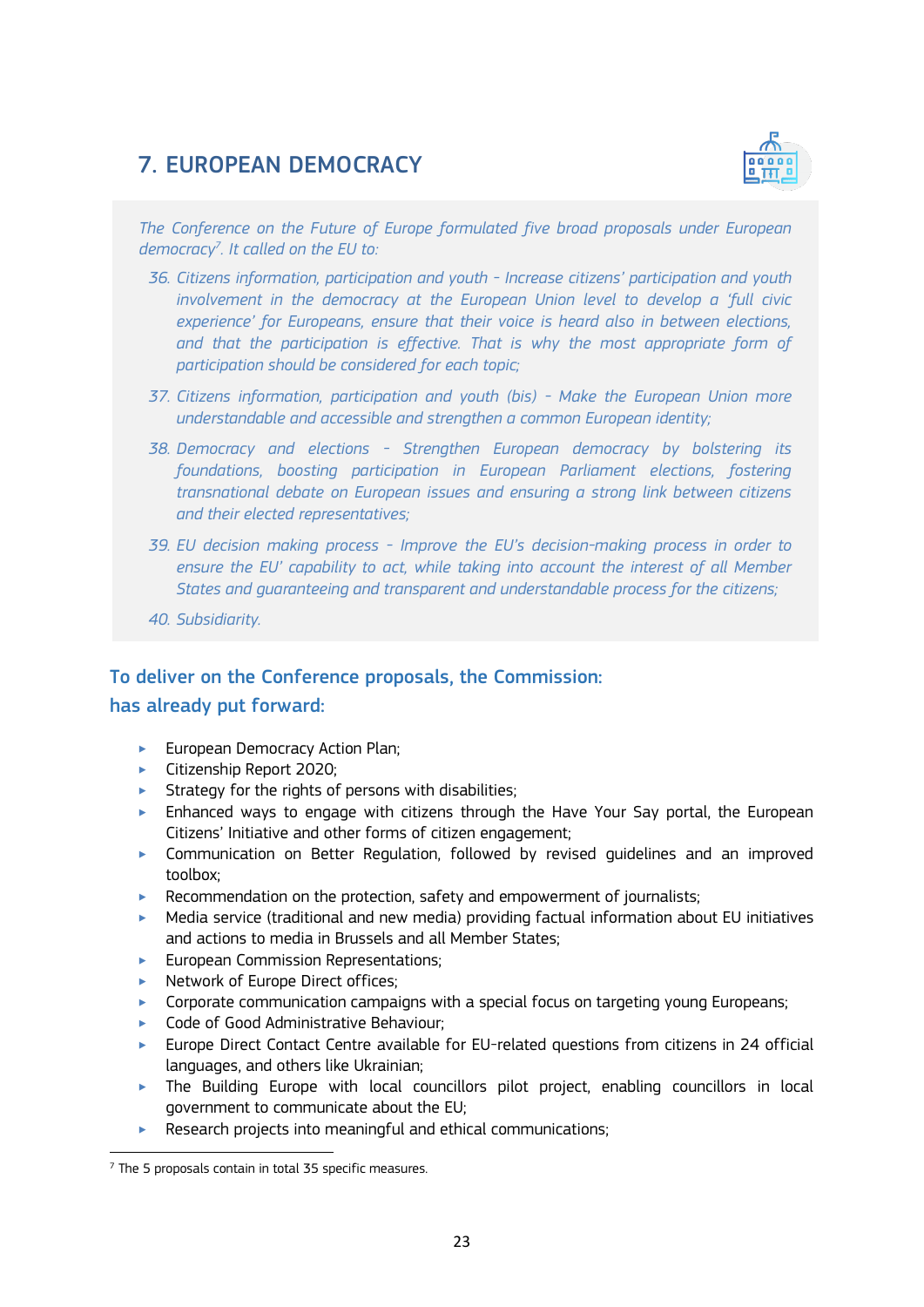- ‣ Citizen engagement in research as a Horizon Europe programme principle and operational objective;
- ‣ Commission's Competence Centre on Participatory and Deliberative Democracy led by the Joint Research Centre;
- $\blacktriangleright$  eTranslation to facilitate communication in all official languages of the EU;
- $\triangleright$  Action plan on web accessibility to make sure that all online information published by the Commission is accessible for persons with disabilities;
- ‣ Global Europe Human Rights and Democracy programme;
- ‣ A Children's Participation Platform to connect existing child participation mechanisms at local, national and EU level, and involve children in EU decision-making;
- ‣ Horizon Europe programme, cluster 2 part for innovative research on democracy and governance, and research projects into effective methods for multi-level, multilingual, and multi-modal citizen deliberations at the EU level;
- ▶ Network for innovative solutions for the future of democracy;
- ▶ Pilot models for targeted deliberations and co-creation processes for specific EU policies;

- $\blacktriangleright$  Proposal on the transparency and targeting of political advertising;
- $\blacktriangleright$  Revision of the [Regulation on the funding of European political parties;](https://eur-lex.europa.eu/legal-content/EN/TXT/?uri=CELEX%3A02014R1141-20180504)
- ‣ Revision of Council Directive on the electoral rights of mobile EU citizens in European Parliament elections;
- ‣ Revision of Council Directive on the electoral rights of mobile EU citizens in municipal elections;

#### intends to table proposals on:

- ‣ Citizenship Report 2023;
- $\blacktriangleright$  Dedicating time and resources to organise citizens' panels with the aim to deep-dive into a select number of key themes and help prepare particularly important sets of key initiatives and receive feedback from ahead of launch of legislative process;
- ‣ Organising smaller targeted deliberative or co-creation/co-design processes, run in a smaller scale, to address specific policy issues more cost-effectively and in a timelier way;
- $\triangleright$  A coherent and meaningful approach to ensure youth involvement in policy-making, though their systematic participation in citizens panels, in the smaller deliberative co-creation processes, as well as by a specific attention to the impact of envisaged policies on the young generation;
- ‣ Developing further the Have Your Say portal to make it even more easily accessible online hub that pulls together all information on citizens' engagement mechanisms running in the Commission. The platform will be strengthened by integrating the deliberative features of the Conference's platform and other relevant 'civic tech' functions, including online participatory events;
- ‣ Further enhancing online and offline interactions and to promote locally citizens' engagement;
- ‣ Integrating citizens-focused information and communication throughout the policy-making process, to foster active citizenship and democratic participation - including ahead of the European elections - in a spirit of shared responsibility by EU institutions, Member States at all levels, and civil society;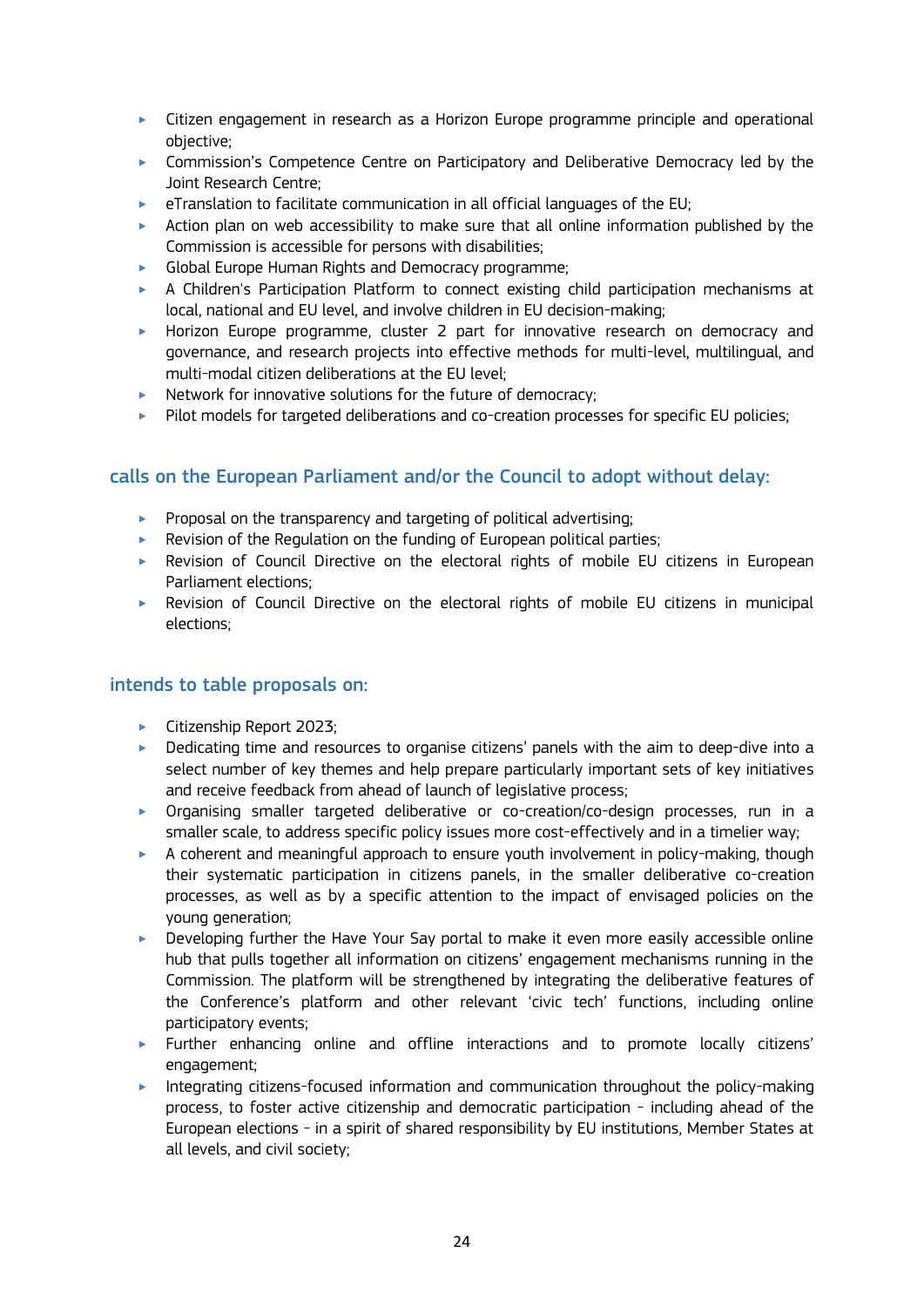- ‣ Use accessible language in all its public communication adapted to the channels and formats of communication used towards the different audiences;
- $\blacktriangleright$  Developing a new system for submitting and handling requests for access to documents, including a public portal for the citizens;
- ‣ Further developing Europe Direct centres into local EU contact hubs;

- $\blacktriangleright$  Help to build capacity amongst national, regional and local actors to launch a new generation of decentralised citizens' dialogues based on deliberative approaches;
- ‣ Develop a European Charter for Citizens' Participation targeted at all those who participate in or organise citizen engagement activities promoting the general principles that are essential for successful citizen engagement;
- $\blacktriangleright$  Making European citizenship more tangible to citizens, including by reinforcing the rights attached to it and by providing reliable and easily accessible information about it;
- ‣ Promoting teaching material from European collaborative projects on the Commission's 'Learning Corner', and developing new teaching material that also expands on the importance of active citizenship and media literacy;
- **IMPROVING the transparency of EU decision-making by allowing citizens' observers to closely** follow the decision-making process. Such representatives could be invited by the three institutions together to observe selected interinstitutional EU decision-making processes on topics of broader interest, and 'broadcast' developments to citizens in Europe.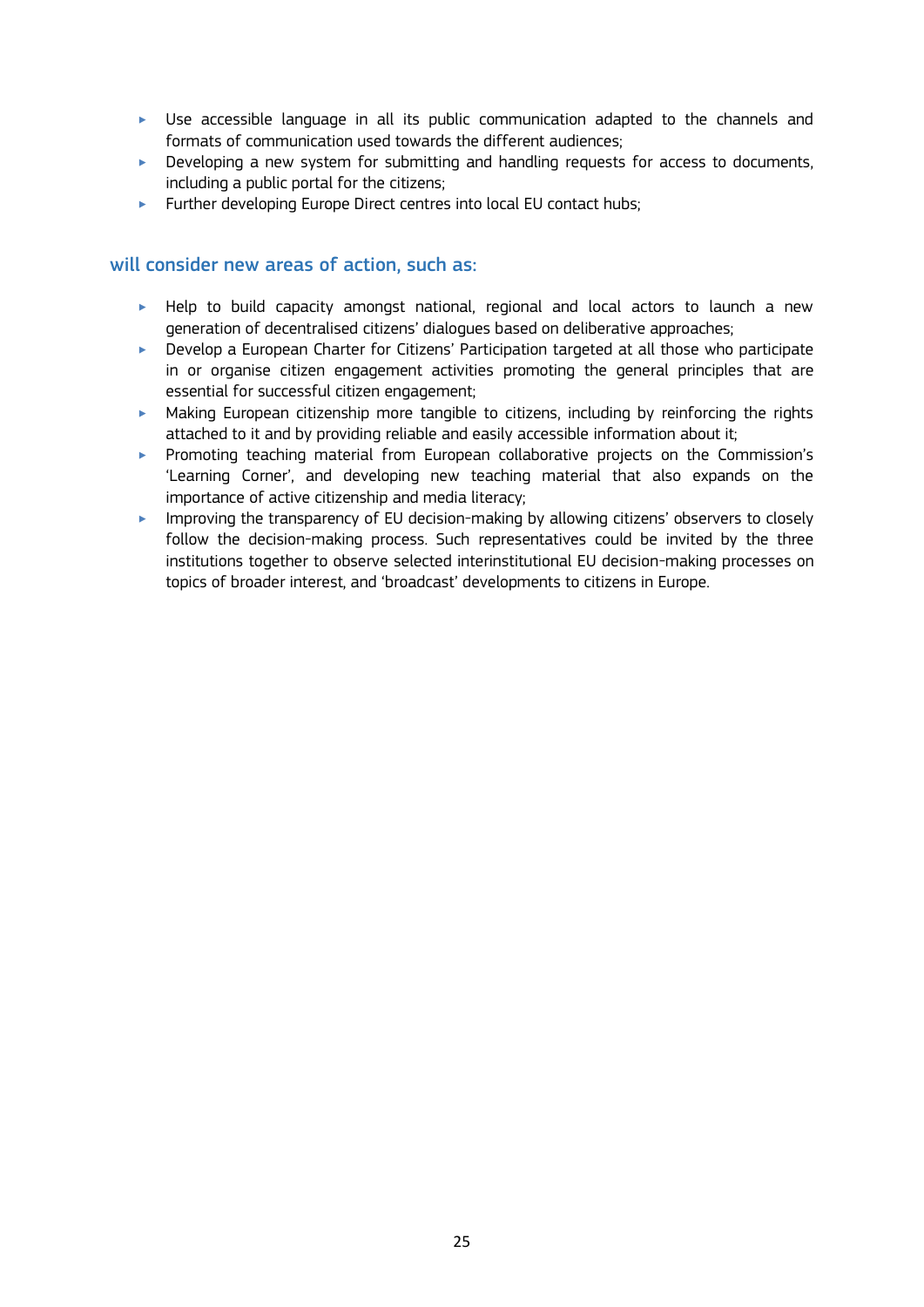# 8. MIGRATION



*The Conference resulted in five broad proposals on migration<sup>8</sup> :* 

- *41. Legal migration – Strengthen the EU's role on legal migration:*
- *42. Irregular migration – Strengthen the EU's role in tackling all forms of irregular migration and strengthen the protection of the European Union's external borders, while respecting human rights;*
- *43. Irregular migration (bis) – Apply common rules uniformly in all Member States on the first reception of migrants;*
- *44. Asylum, integration – Strengthen the EU's role and reform the European asylum system based on the principles of solidarity and fair share of responsibility;*
- *45. Asylum, integration (bis) – Improve integration policies in all Member States.*

## To deliver on the Conference proposals, the Commission:

## has already put forward:

- ‣ Regulations on Cohesion Action for Refugees in Europe;
- ‣ Activation of the Temporary Protection Directive to help persons fleeing the Russian war against Ukraine;
- ► Blue Card Directive on conditions of entry to and residence in the European Union of non-EU nationals for the purpose of highly qualified employment;
- ▶ Regulation on the European Border and Coast Guard;
- $\triangleright$  Comprehensive and mutually beneficial partnerships with key countries of origin and transit under the European Pact on Migration and Asylum;
- $\blacktriangleright$  Renewed action plan against migrant smuggling;
- ▶ New Agenda for the Mediterranean;
- ▶ Regulation on the EU Asylum Agency;
- ‣ Action plan on integration and inclusion 2021-2027;
- **EXECUTE:** Strategy on the future of Schengen;
- $\blacktriangleright$  EU strategy on voluntary return and reintegration;
- $\triangleright$  Communication on Attracting skills and talent to the EU;

## calls on the European Parliament and/or the Council to adopt without delay:

- ▶ New Pact on Migration and Asylum;
- ‣ Skills and Talent package Long-Term Residents Directive and the Single Permit Directive;
- ► Schengen Border Code;

- $\blacktriangleright$  Regulation addressing situations of instrumentalisation in migration and asylum;
- **EXECUTE:** Amended Asylum Procedure Regulation;
- ▶ Recast of the Reception Conditions Directive:
- ‣ Regulation on Asylum and Migration Management;

<sup>8</sup> The 5 proposals contain in total 16 specific measures.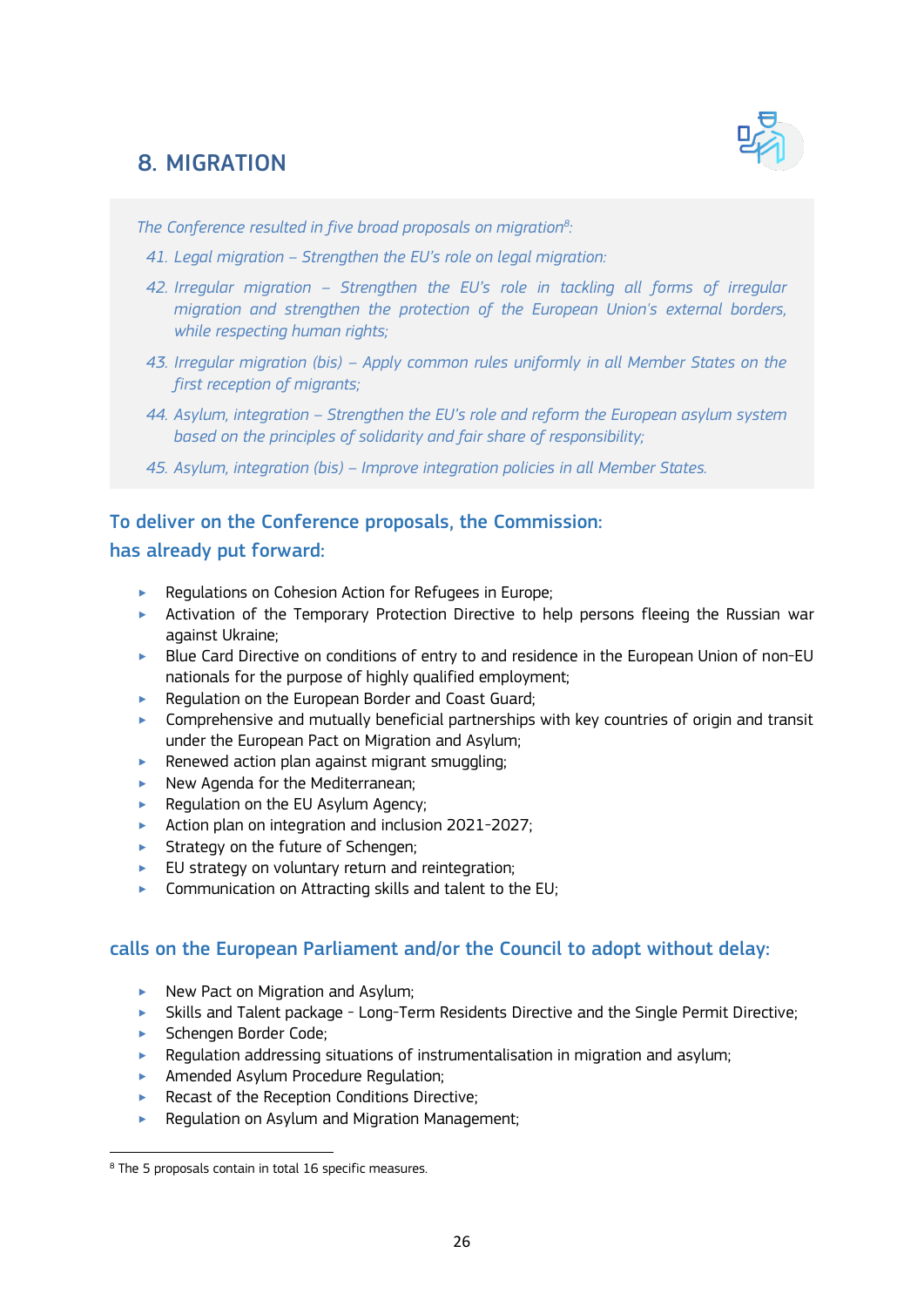‣ Regulation on measures against transport operators that facilitate or engage in trafficking in persons or smuggling of migrants;

## intends to table proposals on:

- $\blacktriangleright$  EU-wide awareness-raising campaign on migration;
- ‣ Multiannual communication campaign aimed at raising visibility of the EU skills profile tool for third country nationals;

- **EXECT** Tackling employment and labour shortages reflecting the geopolitical context;
- $\blacktriangleright$  Evaluating the anti-trafficking legislation and if necessary propose a revision;
- **EXECTED Stepping up work on first reception.**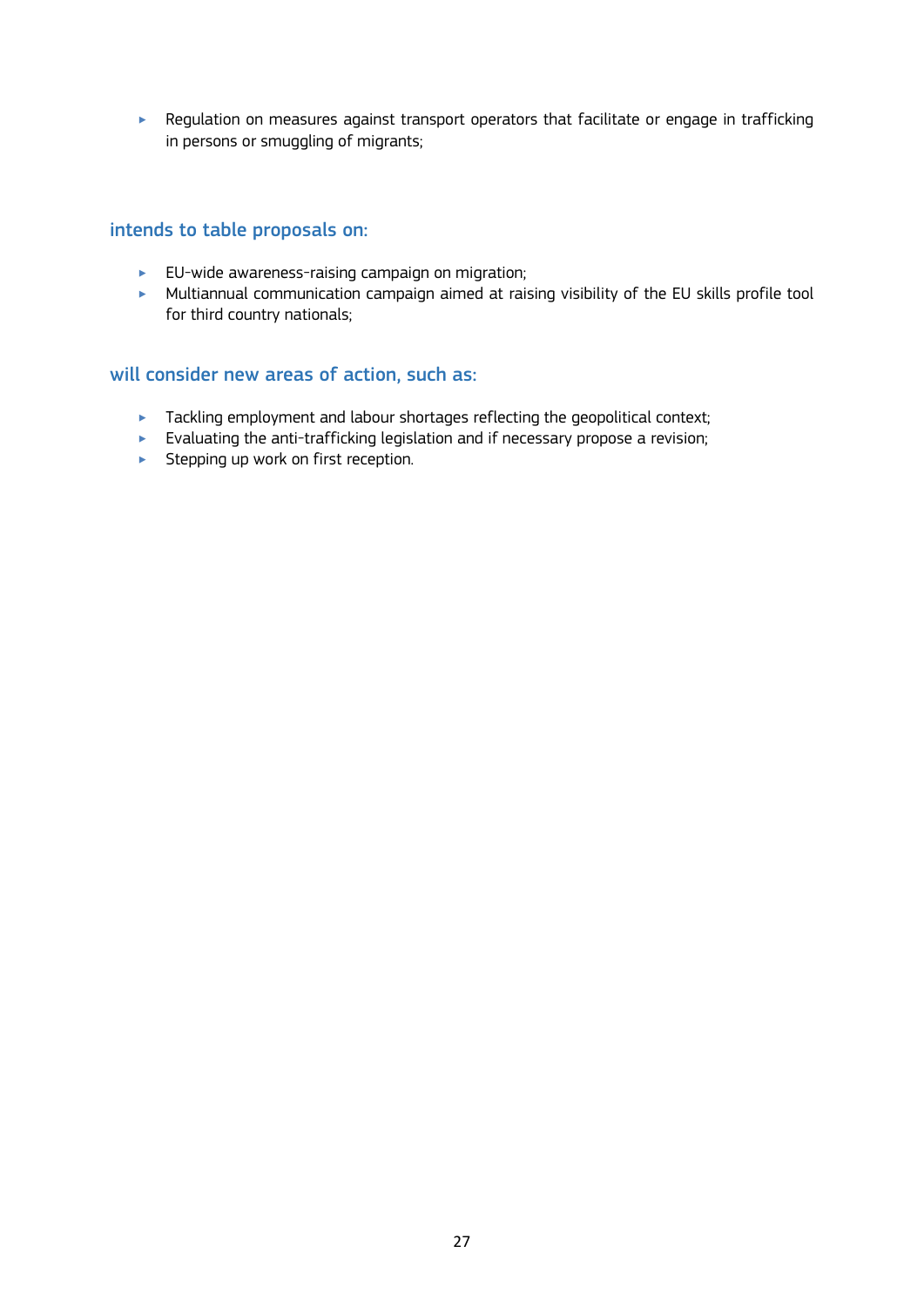# 9. EDUCATION, CULTURE, YOUTH AND SPORT



*The Conference resulted in four broad proposals on Education, culture, youth and sport<sup>9</sup> :*

- *46. Education – The EU and its Member states should seek to establish by 2025 an inclusive European Education Area within which all citizens have equal access to quality education and life-long learning, including those in rural and remote areas;*
- *47. European youth issues – The EU and its Member States have to focus on the specific needs of young people across all relevant policies, including the European Union's regional policy in order to offer them the best possible conditions for study and work and starting an independent life, while engaging them in the democratic life and decision making processes, including at European level. Youth organisations have a crucial role to play;*
- *48. Culture and exchanges – In order to promote a culture of exchange and foster European identity and European diversity across different areas, the Member States,*  with the support of the European Union, should promote European exchanges in *different fields, promote multilingualism, create opportunities to share European cultures, protect European cultural heritage and culture, and take steps to ensure that cultural professionals are sufficiently protected at EU level;*
- *49. Sport – Sport is crucial for our societies - in order to defend our values, ensure healthy lifestyle and ageing, promote a culture of exchanges and also celebrate the diversity of European heritage.*

## To deliver on the Conference proposals, the Commission: has already put forward:

- ▶ Communication on Achieving the European Education Area by 2025;
- $\blacktriangleright$  European Strategy for universities;
- ‣ Recommendation on building bridges for effective European higher education cooperation, which sets out action to facilitate further cross-border studies and cooperation by mid-2024, such as joint degrees based on co-created European criteria;
- ▶ Digital Education Action Plan (2021-2027):
- $\blacktriangleright$  Recommendation on vocational education and training;
- ‣ European Education Area Portal to build more resilient and inclusive education and training systems;
- ▶ Recommendation on micro-credentials;
- ‣ Measures to enhance synergies between EURES and Europass, enlargement of members/partners base in EURES, full exchange of CVs and vacancies and automated matching;
- ‣ Exchanges between teachers (eTwinning, School Education Gateway, European School Education Platform);
- ▶ Education for Climate Coalition;

<sup>9</sup> The 4 proposals contain in total 24 specific measures.